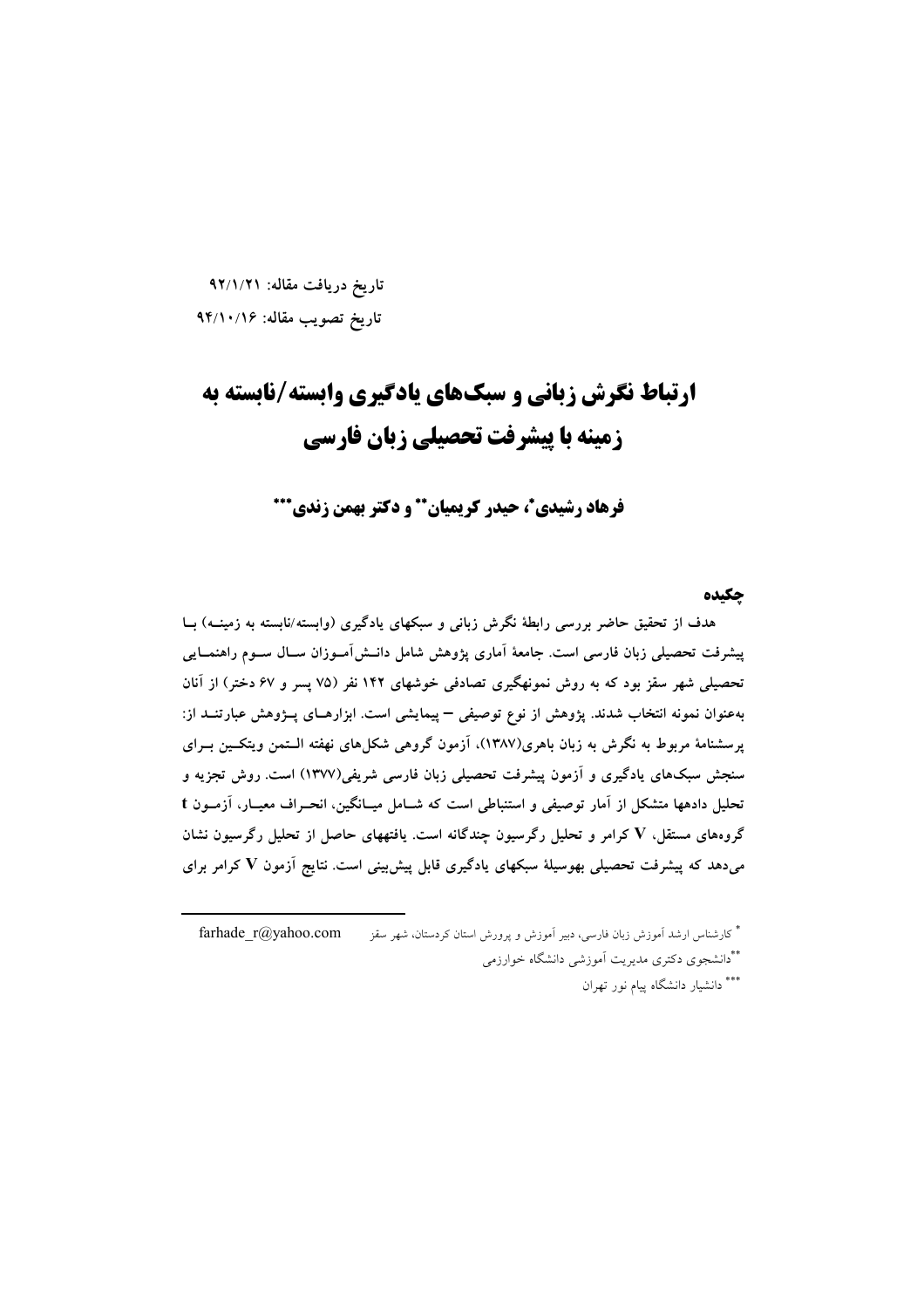مقایسهٔ تفاوت نگرش زبانی نشان داد که دانش آموزان دختر در مقایسه با پسران نگرش منفی تری نــسبت به زبان کردی داشتهاند. همچنین از آن طرف بار دیگر این تفاوت تأیید می شود، بهطوری که دانش آموزان یسر در مقایسه با دختران نگرشی مثبتتر به زبان کردی داشتهاند. همچنین آماره V کرامر رابطهٔ متوسـطی بین دو متغیر جنس و نگرش به زبان کردی و فارسی نشان میدهد. نتایج آزمون t نیز نشان میدهــد کــه میانگین نمرات پیشرفت تحصیلی زبان فارسی دانش آموزانی که سبک یادگیریشان نابسته به زمینه است، به مراتب بهتر از وابسته به زمینهها است و تفاوت معنادار است. با کنترل متغیر جنسیت، باز نتیجه ثابت است؛ یعنی هم در دانش آموزان دختر و هم پسر، پیشرفت تحصیلی زبان فارسی در سبک یادگیری نابسته به زمینه به مراتب بیشتر از سبک یادگیری وابسته به زمینه است و نتیجه معنادار است. **واژههای کلیدی**: نگرش زبانی، سبکهای یادگیری وابسته/نابسته به زمینه، پیــشرفت تحــصیلی، زبان فارسی، جنسیت.

## مقدمه

آموزش و یادگیری، واژههای عجینی هستند که هر کدام دیگری را تداعی می کند. هماهنگ کردن این دو با هم هدف عمدهٔ صاحبنظران تعلیم و تربیت و تحقیقات مختلـف در دهــههــای اخیر بودهاست. آموزش مجموعه فعالیتهایی است که معلم برای آسان کردن یادگیری در نــزد یادگیرنده طراحی می کند؛ ولی یادگیری به فرایند ایجاد تغییر نــسبتاً پایــدار در رفتــار پــا تــوان رفتاری که حاصل تجربه است، گفته می شود (سیف،۱۳۹۱). مارتن و رامسدن اعتقاد دارنــد کــه یادگیری باید به منزلهٔ یک تغییر کیفی در نحوهٔ نگاه کردن، تجربه کردن و فهم و کاربرد امور در دنیای واقعی در نظر گرفته شود. یادگیری صرفاً تغییر کمّی در میزان دانشی کــه فــرد بــه دســت می آورد، نیست (سیف و همکاران، ۱۳۸۷) بلکه یادگیری فعالیتی است که توسط یادگیرنده انجام می شود، ولی عوامل مختلفی در آن دخیل هستند یا به عبــارتی پــادگیری را تحــت تــأثیر قــرار میدهند که از جمله آنها می توان به نگرش یا واکنش فرد نسبت به یادگیری و سبکهای یادگیری اشاره کرد.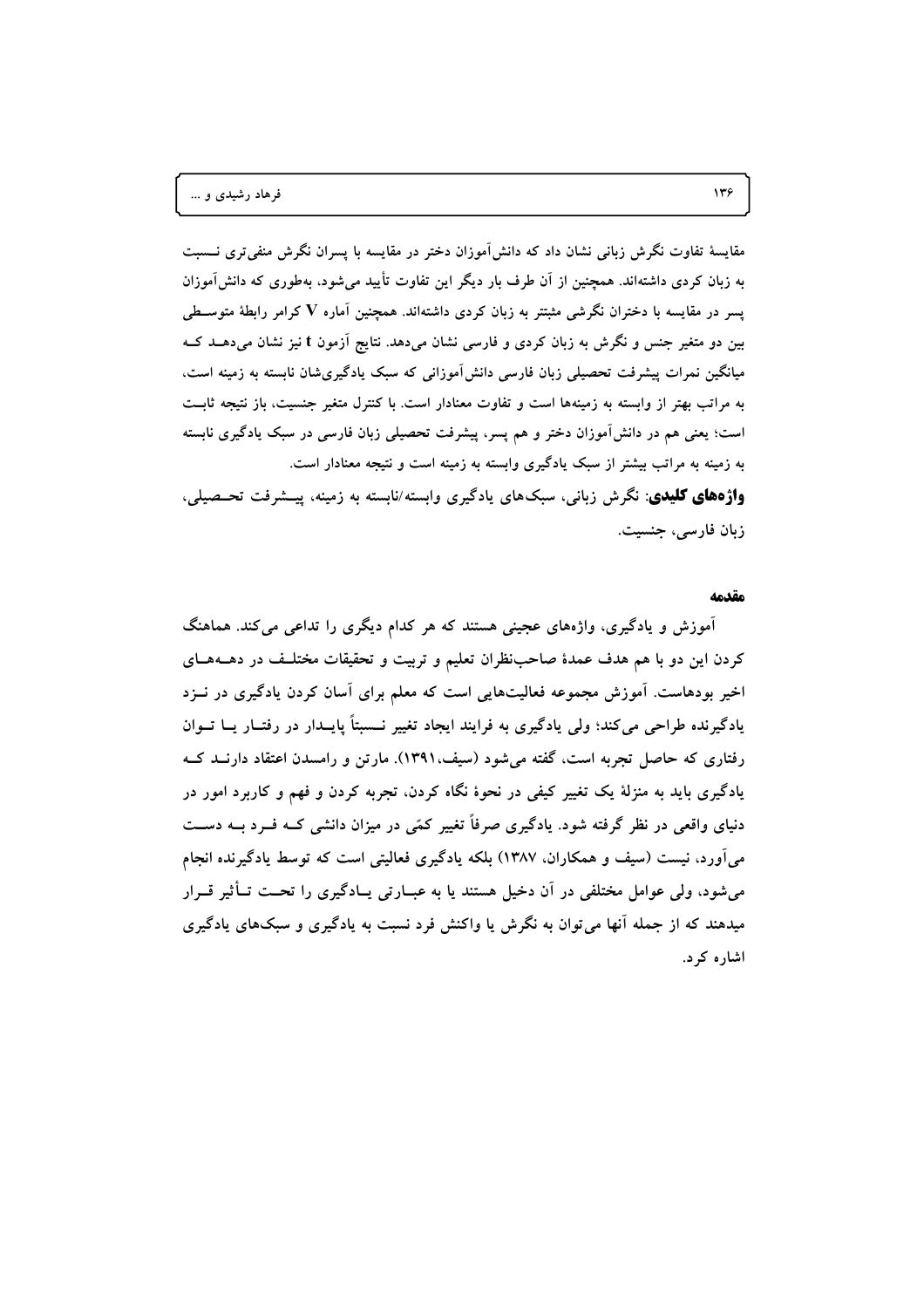در کشور ایران مانند اکثر کشورهای جهان، مـسائل و مـشکلاتی در راه یـادگیری زبـان و علاقهمند کردن دانش[موزان به زبان معیار (زبان فارسی) وجود دارد (قرائــی مقــدم، ۱۳۸۳). در آموزش و یادگیری یک زبان مخصوصاً بهعنوان زبــان دوم، عوامــل درونــی و بیرونــی فراوانــی دخیل!ند که انگیزش و نگرش از جمله آنهاست. آیا ایجاد انگیزش در فراگیران که خود تابعی از نگرش آنان به زبان و فرهنگ و گویشوران آن زبان است، می تواند کمبودهای آموزشی و محیطی و حتى مربوط به فراگير را پوشش داده و جبران كند؟ حال اگر اين زبان، زبان آموزشي و رسمي باشد و با تمام سطوح تحصیلی فرد سر و کار داشتهباشد. اهمیت پرداختن به لایــه هــای پنهــان انگیزش یادگیری زبان یعنی نگرشها بیشتر می شود. نگرش تمایل فرد نسبت به موضوعی خاص را نشان میدهد و به عبارتی دیگر «نگرش عبارت است از زمینهای یاد گرفته شده کــه بــه طــور مداوم به شیوهای مطلوب یا نامطلوب نسبت به موضوعی معین واکنش نشان مــیدهــد» (زنــدی. ۱۳۹۲) و در کل نگرش شیوهٔ برخورد و واکنش فرد نسبت به موضوعی یا پدیدهای را مــشخص مے کند.

روانشناسان اجتماعی معتقدند که موفقیت در یادگیری یک زبان نه فقط به گنجایش ذهنی و استعداد زبان. بلکه به امور دیگری نیز بستگی دارد که عبارتند از: نحوهٔ برداشت یادگیرنده از گروه قومی دارای زبان دیگر، نگرش او نسبت به نمایندگان آن گروه و علاقه به همانندی با آن گروه دیگر به اندازهای که برخی جنبههای رفتاری اعم از زبانی و غیر زبانی را بپذیرد که از خصوصیات آن گروه دیگر است. نگرش، پایهای برای انگیزش محسوب میشود؛ بنابراین انگیزش یادگیرنده برای زبانآموزی به طرز نگرش و آمادگی وی برای همانند شدن و به جهت-گیری او نسبت به کل جریان یادگیری زبان بستگی دارد.

نگرش زبانی را می توان چنین تعریف کرد: «هر شاخص احساسی، شناختی پـا رفتــاری در واکنش نسبت به گونههای مختلف زبان و سخنگویان آن»(ریان، جایلز و سباستین، ۱۹۸۲ در اگر، ۲۰۰۱: نقل از افخمی و داوری اردکانی ۱۳۸۴). نگرش، مفهومی چند بُعدی اسـت کــه شــامل عناصر شناختی، عاطفی و رفتاری میشود. از مسائل مهم در آموزش زبان فارسی به دانش[موزان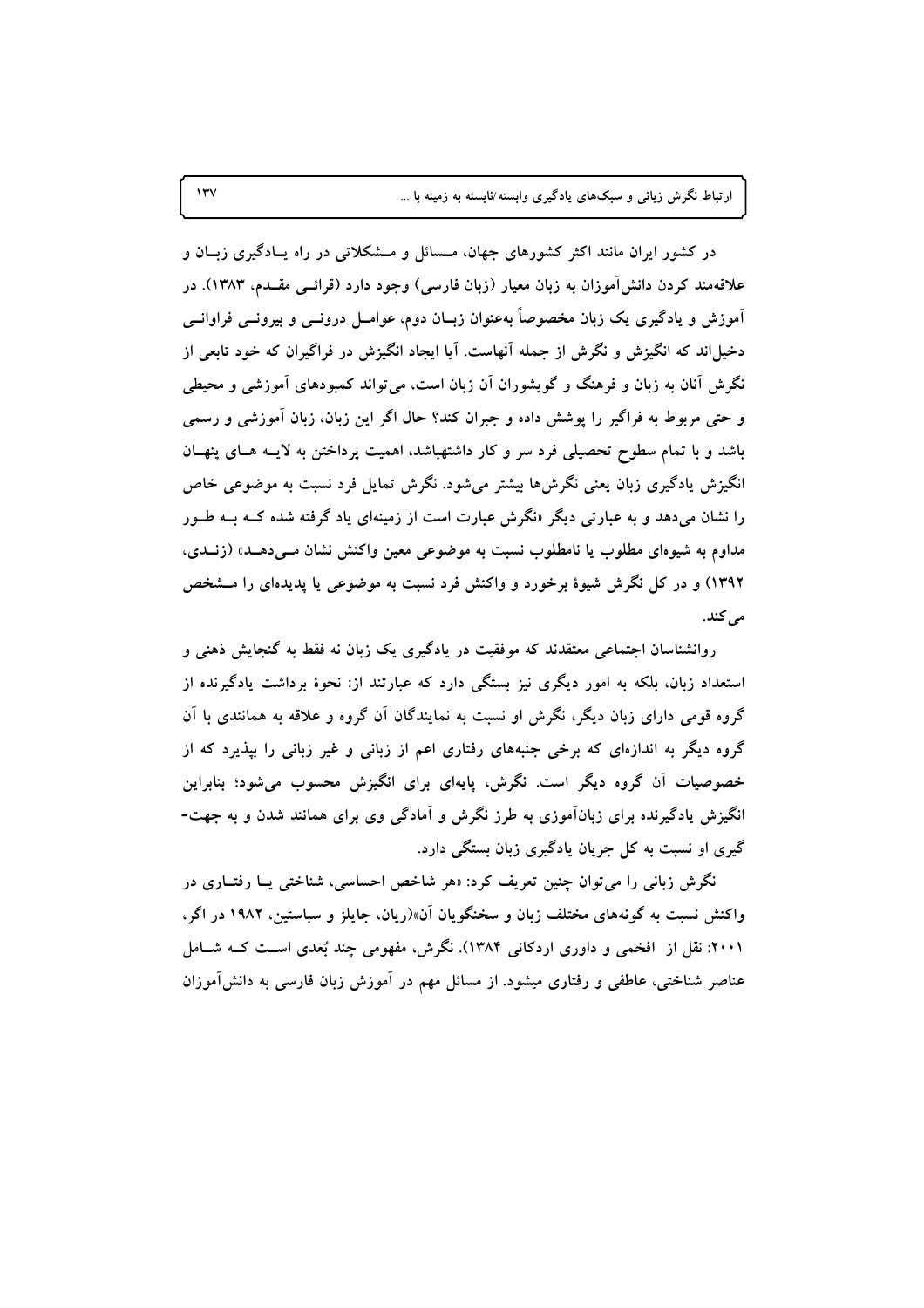غیر فارسی زبان این است که با ایجاد نگرش مثبت در آنــان، آنــان را از لحــاظ روانــی بــرای یادگیری زبان فارسی آماده سازیم (زندی، ۱۳۹۱). نگرشها هستند که انگیزهها را شکل میدهند و در حال حاضر آگاهی ما از نگرش زبانی گروههای مختلف زبانی کم بوده و حتــی بــه فــرض آگاه بودن، در مقولهٔ ارتباط آن با سایر مؤلفهها همچون پیشرفت زبانی، اطلاع کمی داریـم؛ لـذا می توان با آگاهی از نگرشها و ارتباط آن با پیشرفت تحصیلی و در مرحلهٔ بعد برنامهریزی برای تغییر نگرشهای منفی، انگیزهٔ لازم برای پیشرفت در مهارتهای مختلف زبان فارسی و پیشرفت تحصیلی زبان فارسی در مناطق دو زبانه را فراهم آورد.

اهمیت مهارتهای زبانی در آموزش و پیشرفت تحصیلی، یک مسألهٔ عام و به تعبیری ملــی است. در کشور ما که زبان آموزشی، زبان فارسی است بهنظر میرسد کــه یکــی از علــل مهــم مردودی دانشآموزان و تکرار پایه، نارسایی در یادگیری این زبان بــه خــصوص در منــاطق دو زبانه باشد که کودکان در محیط زندگی خود تا سن ورود به مدرسه با این زبان کمتــر برخــورد ارتباطی داشتهاند و لذا منطقی بهنظر می رسد که از نظـر مهــارتهــای گفتــاری، در مقایــسه بــا کودکان مناطق یک زبانهٔ فارسی زبان مشکلات بیشتری داشتهباشند. چند زبـانگی، مــشکلاتی را برای افراد دو زبانه بویژه افرادی که اعضای اقلیتهای زبانی هستند، به بار مـیآورد و بــه عقیــدهٔ ترادگیل<sup>۱</sup> شاید بزرگترین مشکلی که در این زمینه با آن روبهرو هستند، تحصیل است.

از جمله عوامل مؤثر دیگر بر یادگیری و پیشرفت تحصیلی، سبکهای پـادگیری مـیباشــد. اگاندکون ٔ(۲۰۱۱) نشان داد که سبکهای یادگیری، پیشبینی کنندهای قوی برای نتایج پــادگیری محسوب می شوند. سبکهای یادگیری از مهمترین عوامـل زیـر مجموعـهٔ تفـاوتهـای فـردی محسوب مي شود كه به سه دستهٔ شناختي، عاطفي و فيزيولوژيكي تقسيم مي شـوند. سـبکهـاي شناختی به این مطلب اشاره می کنند که یادگیرنده چگونه مطالب را درک می کند، به خــاطر مــی سیارد، جگونه می اندیشد و مسائل را حل می کند. سبکهای عاطفی شامل ویژگیهای شخــصیتی

. Tradgil

 $2$ . Ogundokun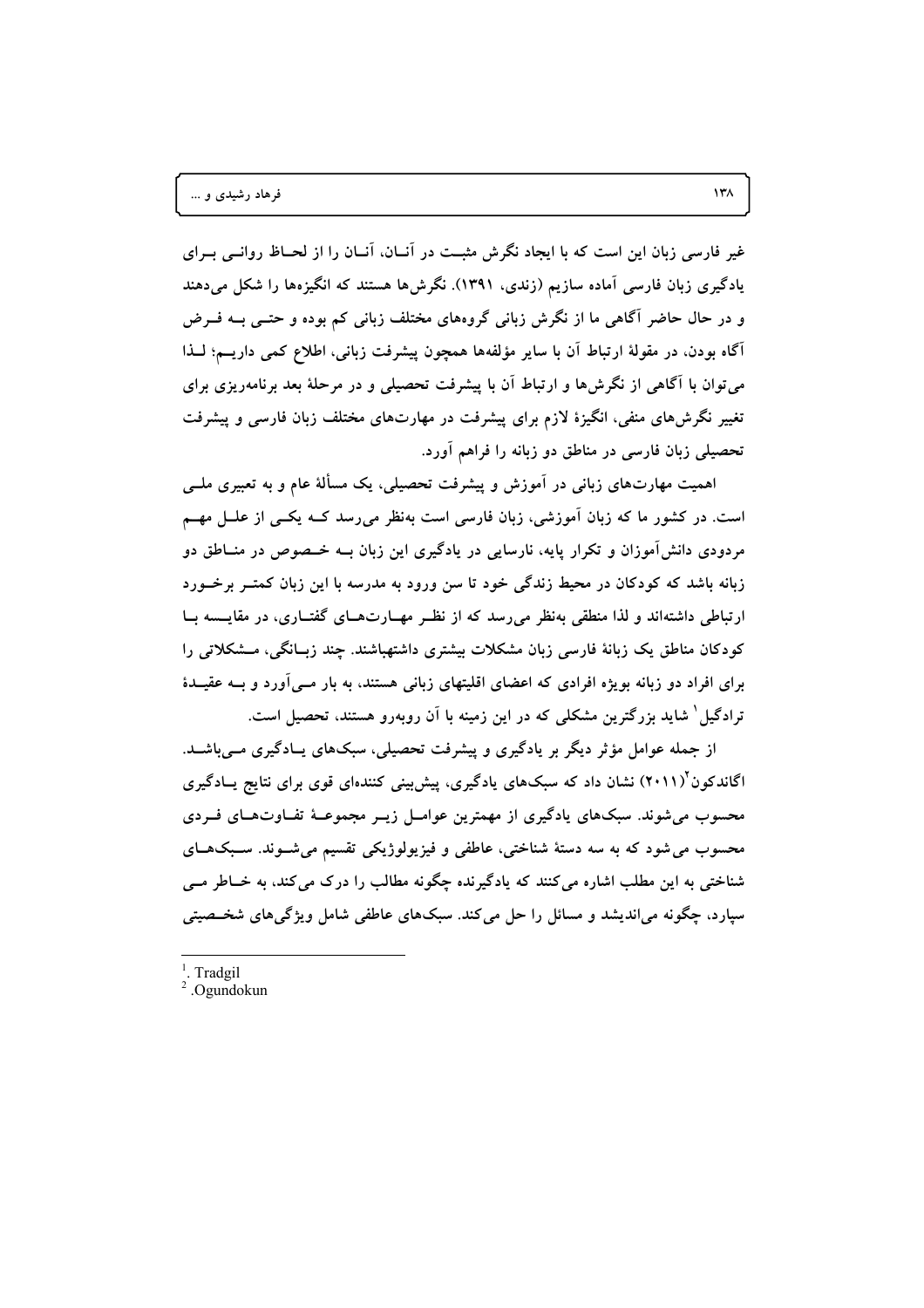و هیجانی هستند. از جمله ویژگی هایی مانند پشتکار یادگیرنده، به تنهــایی پــا بــا دیگــران کــار کردن، پذیریش یا رد تقویت کنندههای بیرونی را میتوان نام برد (فسوجی'۱۹۹۶). سـبکهــای یادگیری فیزیولوژیکی جنبهٔ زیستشناختی دارند و در بر گیرندهٔ واکنش فرد به محــیط فیزیکــی مؤثر بر یادگیری او هستند؛ مانند ترجیح دادن مطالعه در شب یا روز (ســیف، ۱۳۹۱). اشــنایدر<sup>۲</sup> (۲۰۰۷، به نقل از داوسون و همکاران"، ۲۰۱۰) سبک یادگیری را روش متفاوتی کــه یــک فــرد برای یادگیری دارد، در نظر میگیرد. از نظر جیمز و گاردنر ٔ سـبکهـای یــادگیری، روش هــا و شرایطی هستند که موجب میشوند یادگیرندگان آنچه را کــه ســعی در پــادگیری آن دارنــد، بــه صورت مناسب و کارآمـد-ادراک، پـردازش، ذخیرهـسازی و پـادآوری کننـد(رودبـاری و حسینچاری، ۱۳۸۸). یکی از معروفترین سبکهای شناختی سبک وابسته بــه زمینــه- مــستقل از زمینه است که برای اولین بار ویتکین ارائه نمود. ویتکین پایههای نظری فرضیهٔ خود را از نظریهٔ ارگانیسمی ورنر (۱۹۴۸ به نقل از رایدینگ و شیما<sup>۵</sup>، ۱۹۹۱) که در رابطه با رشد ارائه کرده، وام گرفتهاست. ورنر ادراک در مراحل رشد انسان را ابتدا کلی (وابسته به زمینه) و در دورههای بعد تحلیلی (نا وابسته به زمینه) و در دورهٔ بلــوغ متنــاوب و دگرگونیـــذیر معرفـــی کــرد. ویتکـــین و گودیناف ٔ (۱۹۸۱) از نظر تحولی، توسعهٔ سبکشناختی را تکاملی تصویر می کنند. یادگیرنــدگان دارای سبکشناختی وابسته به زمینه به محرکهای بیرونی وابسته بوده، ســاختار موجــود در یــک موضوع را می پذیرند و به راهنمایی و هدایت دیگـران نیازمندنــد و نــسبت بــه پــاداش بیرونــی حساسیت نشان می دهند؛ در حالی که یادگیرندگان مستقل از زمینه به نحــوی فعالانــه و خـــلاق ساختار خاص خود را خلق می کنند و در یادگیریهای خود به هدایت و راهنمایی کمتری نیــاز دارند (کدیور، ۱۳۹۰).

- . Dawson et al
- <sup>4</sup>.James & Gardne
- Riding & Cheema
- $6$ . Witkin & Goodenough

Fuiii

 $2.$ Eshnaeider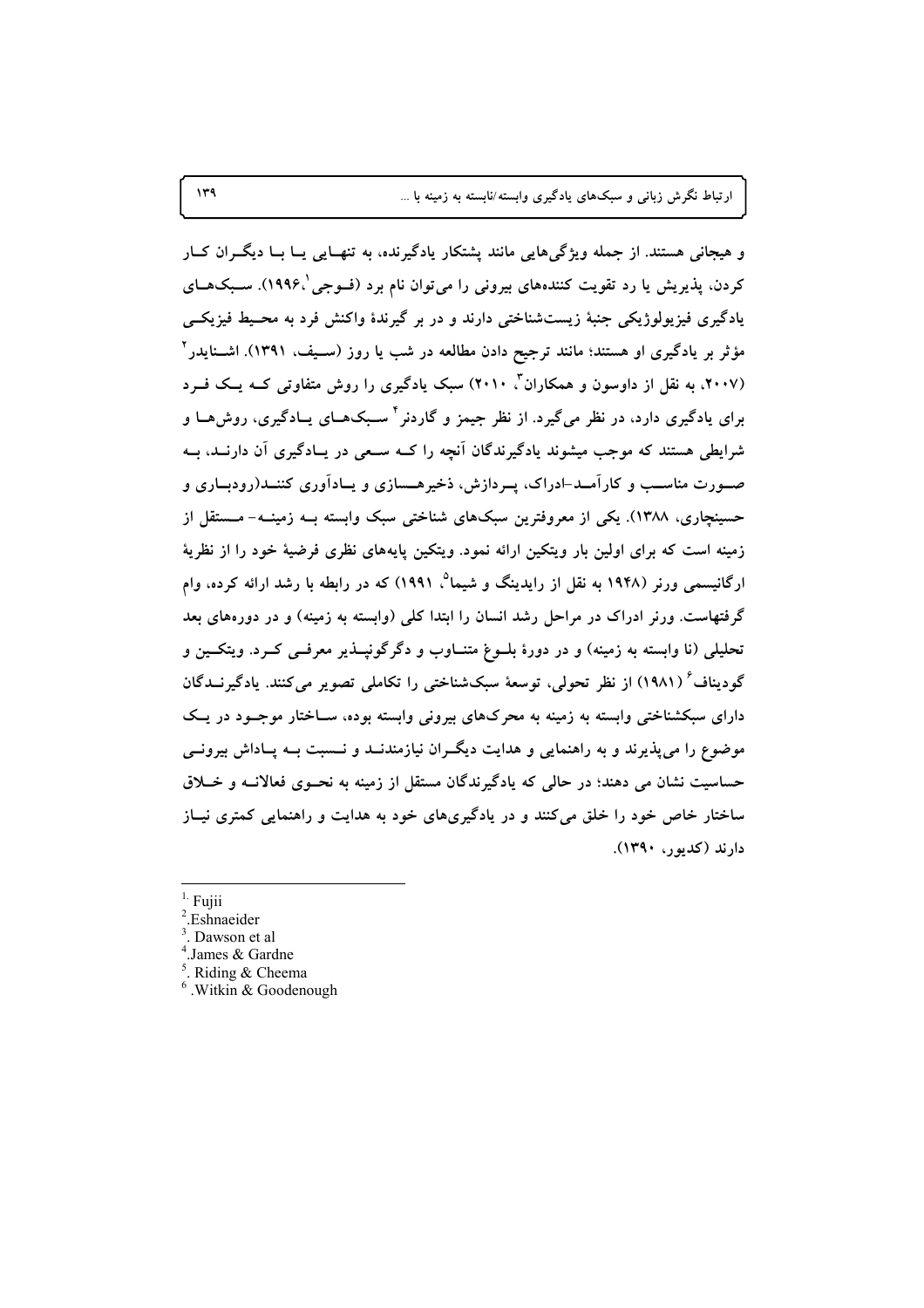نقش تعیین کنندهٔ سبکهای شناختی وابسته به زمینه و ناوابسته به زمینه در پیشرفت تحــصیلی دانش آموزان، بوسیلهٔ مطالعات زیادی مورد تأکید قرار گرفتهاست. هر چند پژوهــشهایی وجــود دارد که به نقش توأمان این دو سبک اشاره دارند؛ از جملــه پیتــرز' (۲۰۰۲)، ویــس'(۲۰۰۲) و زیمرمن و مارتینز " (۱۹۹۰) دریافتند که دانش[موزانی که از هر دو سـبک پــادگیری وابـــسته بــه زمینه و مستقل از زمینه توأمان استفاده می کنند، پیشرفت تحصیلی رضـایت بخــش تــری دارنــد. نتایج تحقیق خلیلی ثابت و محمدی (۲۰۱۳) نیز نـــشان داد کـــه رابطـــهٔ معنـــی داری بــین آزمــون مهارتهای خواندن و وابستگی/ استقلال از متن وجود دارد. او دریافت کــه افــراد وابـــسته بــه زمینه، به صورت مؤثرتری در سطح فهم ایدههای اصلی و مفاهیم آشکار در متن و تکمیــل مــتن نسبت به مستقلها عمل نموده بودند. در حالی که خوانندگان مستقل از متن در درک پیـام کلــی متن و نیز درک پاره متنها، عملکرد بهتری از خود نشان دادهبودند. اما اکثــر قریــب بــه اتفــاق پژوهشها همبستگی میان نابستگی به زمینه با موفقیــت در کــلاس درس را مــورد تأییــد قــرار میدهند. تیناجرو و یارامو<sup>۲</sup> (۱۹۹۸)، روابط بین سبکهای وابسته به زمینــه و نابـــسته بــه زمینــه و پیشرفت تحصیلی را مورد بررسی قرار دادند، نمونه آنها در این پژوهش شامل ۴۰۸ دانشآموز (۲۱۵ پسر و ۱۹۳ دختر) بود. نتایج این مطالعه نشان داد که در کل پسران و دختران نابسته بـه زمینهٔ پیشرفت بیشتر و عملکرد بهتری از دانش[موزان وابسته به زمینه نــشان میدهنــد. مقــصودی (۲۰۰۷) نیز دریافت تفاوت معنی داری بین دانش آموزان مستقل و وابسته در آزمون پیشرفت زبان انگلیسی وجود دارد، در عین حال ارتباط معنیداری بین سبکهـای پــادگیری دانــش[مــوزان و جنس در نمرههای آزمون پیشرفت زبان انگلیسی مشاهده نکرد.

- Pithers
- $2. Wyss$
- $3$ .Zimmerman & Martinez
- <sup>4</sup>. Tinajero & Paramo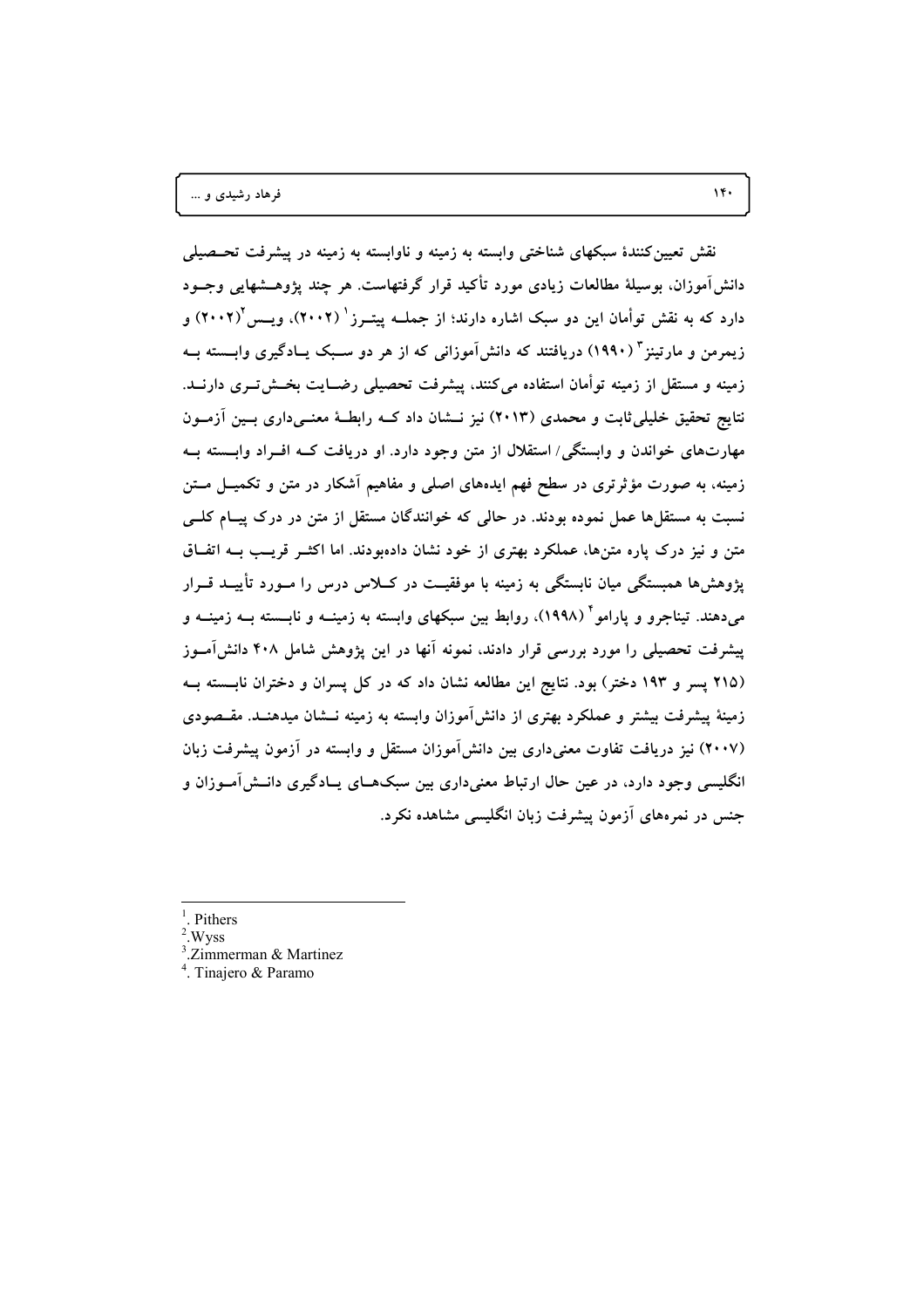سیبل جنگیزن' (۲۰۰۸) در پژوهشی سـطح پیــشرفت تحـصیلی فراگیرانــی را کــه ســبک یادگیری مستقل از زمینه داشتند، بالاتر از فراگیران وابسته بـه زمینــه گــزارش کردهاســت. در پژوهشی مشایخی (۱۳۸۱)، بین پیشرفت تحصیلی در دروس مشترک و عمومی از جملـه زبـان فارسی و سبک یادگیری دانش آموزان. رابطهٔ معناداری مشاهده نمود. بدین معنی که یادگیرندگان نابسته به زمینه در دروس مشترک از گروه دیگر کارآمدتر عمل نمودند. عبداله پور (۱۳۸۲)، بــه این نتیجه رسید که تفاوت بین دانش آموزان مستقل از زمینه و وابسته به زمینه در پیشرفت درس ریاضی معنادار و دانش آموزان مستقل از زمینه، پیشرفت بهتری داشتند؛ ولـبی پیــشرفت در درس مطالعات اجتماعی معنادار نیست.

نتایج پژوهش افخمی و داوری اردکانی (۱۳۸۴) تحت عنوان برنامهریزی زبان و نگرش۵ای زبانی نشان داد، ۳۲/۴ درصد از پاسخگویان نگرش مثبتی نسبت بـه زبـان فارســی داشــتند، ۳۶ درصد نگرشی متوسط و ۳۱/۶ درصد افراد، نگرشی میانه نـسبت بــه زبــان فارســی داشــتند. ده بزرگی (۲۰۱۲) بین نگرش به زبان و پیشرفت یادگیری زبان ارتباط معناداری نیافت و همچنــین سلیمانی و حنفی (۲۰۱۳) نگرش زبانی پسران را بالاتر از دختران برآورد کرده بودند.

این پژوهش به تبیین نقش عواملی چون نگرش زبانی و سبکهای یادگیری (که بنا به الگوی «وول فولک» توجیه کنندهٔ بسیاری از تفاوتهای فردی در کلاس است) در پیشرفت زبان فارسی در میان فراگیران دو زبانه که زبان فارسی، زبان آموزشی آنان است؛ می پردازد. بر این اساس فرضیههای زیر مطرح شدهاست:

۱- بین نگرش زبانی و سبکهای یادگیری با پیشرفت تحصیلی زبان فارسی دانش آموزان رابطه وجود دارد.

۲- بین نگرش زبانی دختران و پسران تفاوت معناداری وجود دارد

<sup>&</sup>lt;sup>1</sup>. Sibel Cengizhan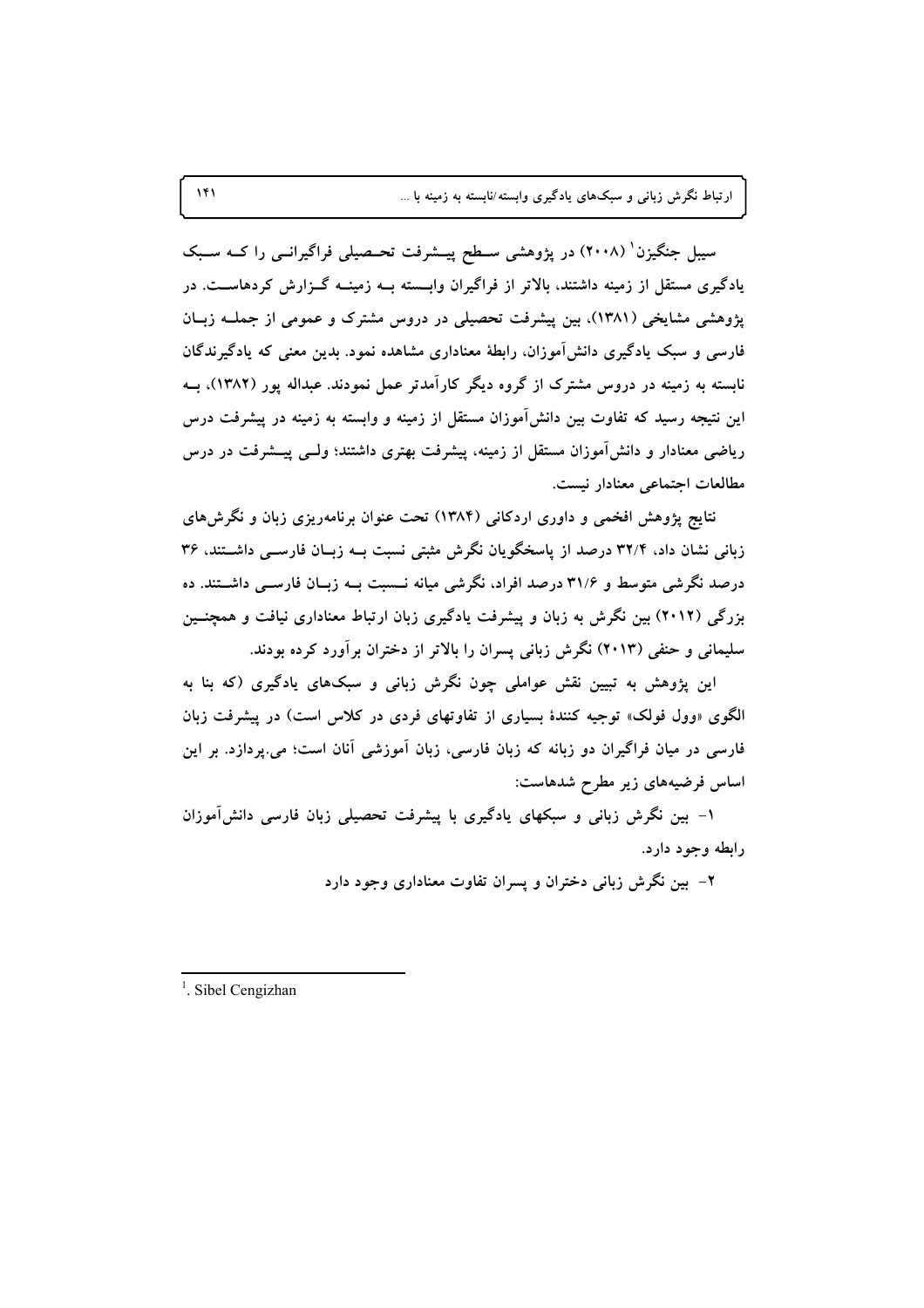۳- بین سبکهای یادگیری (وابسته/نابسته به زمینه) از لحاظ پیشرفت تحصیلی تفاوت معناداري وجود دارد.

روش

تحقیق حاضر از لحاظ نحوه گردآوری دادهها جزء تحقیقات توصیفی (غیر آزمایشی) است که با روش تحقیق همبستگی انجام شدهاست. جامعه آماری این پژوهش شــامل دانــش[مــوزان سال سوم راهنمایی بود که در سال تحصیلی۸۷– ۸۶ در آموزشگاههای شــهر ســقز مــشغول بــه تحصیل بودند. ۲۶۶۶ نفر در این سال در پایهٔ سوم راهنمایی مشغول به تحصیل بودند که از این تعداد ۱۴۰۲ نفر از آنها پسر و ۱۲۶۴ نفر دختر بودند. به دلیل انجــام تحقیــق در فــصل تابـــستان نمونهٔ تحقیق از بین اَموزشگاههای زبان و علمی انجام گرفت. روش انتخاب نمونه بــه صــورت خوشهای بوده است. ابتدا از بین آموزشگاههای زبان و علمی به صورت تصادفی چند آموزشگاه انتخاب شد (دو مرکز کلاسهای جبرانی و دو کانون فرهنگی-تربیتی فوق برنامه) و سپس از همهٔ آنها برای نمونهگیری استفاده شد؛ که ۷۵ نفر از آنان را پسران و ۶۷ نفر از دختران انتخاب شدند و در کل حجم نمونهٔ آماری ۱۴۲ نفر بودهاست. برای گردآوری اطلاعات در زمینهٔ نگرش زبانی از پرسشنامهٔ باهری(۱۳۸۷) استفاده شد. این پرسشنامه شامل گویــههــای مربــوط بــه اطلاعــات عمومي ياسخگويان. عناصر هويت ملي، عناصر هويت قومي، نگرش به زبان فارسي و نگرش به زبان ترکی و فارسی است؛ که چون پژوهش حاضر مربوط به نگرش زبانی است، تنها گویههــای نگرش زبانی آن اعم از نگرش به زبان فارسی و ترکی استخراج گردید و به جـای لغــت «زبــان ترکی» لغت «زبان کردی» جایگزین شد. باهری میزان پایایی پرسشنامه را با روش همبــستگی دو نیم کردن ۰/۶۰۸ گزارش کردهاست و پایایی پرسشنامهٔ استخراجی با روش دو نیم کردن توسط محقق سنجش شد و ۰/۷۱ بهدست آمد. به علاوه پرسشنامهٔ نهایی مورد استفاده در این پــژوهش از اعتبار صوری نیز برخوردار است. تعداد گویههای این پرســشنامه شــامل ۶ گویــهٔ اطلاعــات عمومی و شخصی و ۲۵ گویهٔ نگرش زبانی است که در مقیاس لیکرت از کاملاً موافقم تا کــاملاً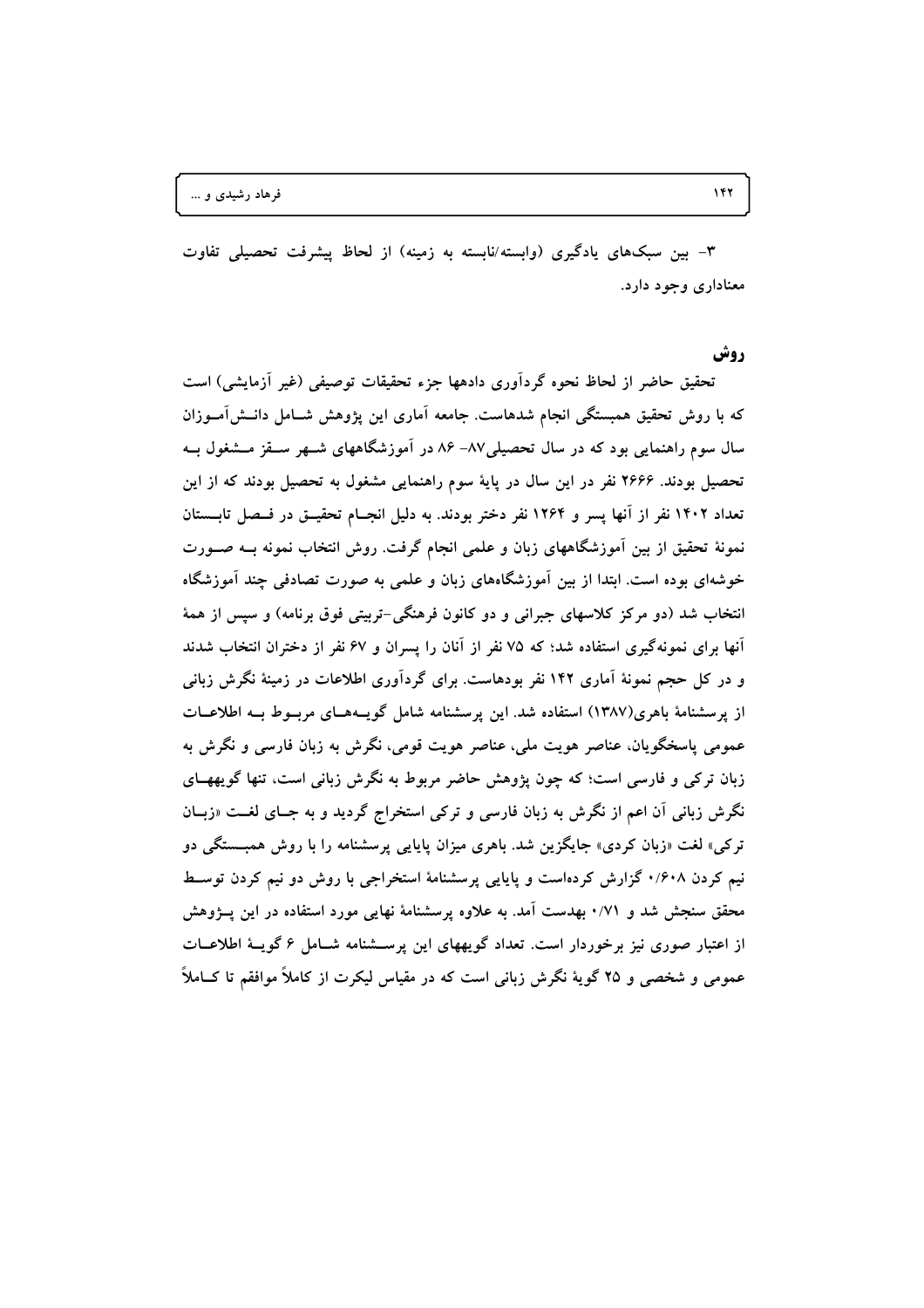مخالفم و نیز از خیلی زیاد تا خیلی کم طراحی شدهاست. نمرهگذاری نیز از ۵ (کاملاً موافق یــا خیلی زیاد) تا ۱ (کاملاً مخالفم یا خیلی کم) صورت گرفتهاست.

جهت سنجش سبكهاي يادگيري از "آزمون اشكال نهفته' (GEFT)" كــه توســط الــتمن ویتکین ساخته شده است، استفاده شد. او اعتبار این آزمون را بــا روش بازآزمــایی، هــم بــرای مردان، هم برای زنان ۸۲٪ گزارش کرد. این تست توسط کردنوقایی در سـال ۱۳۷۸ ترجمـه و مورد استفاده قرار گرفت. اعتبار این تست در تحقیق او برای مردان ۸۲/ (N=۷۳) و برای زنبان ۶۳٪ (N=۶۳) گزارش شدهاست. پاسخگر در این آزمون باید اشـکال هندســی را بــا توجــه بــه اشکال الگو و سادهای که در اختیارش قرار میگیرد، از درون اشکال پیچیده و مرکب پیدا نموده و رسم نماید. این آزمون شامل ۲۵ تصویر است. در هر تصویر، از آزمودنی خواسته میشود کـه یک شکل هندسی ساده را درون یک طرح پیچیدهٔ نهفته بیابد و با مــداد پررنــگ کنــد. توانــایی آزمودنی در یافتن اشکال ساده، بدون اینکه بهوسیلهٔ طرح پیچیده منحرف شود، میزان وابسته یا نابسته به زمینه بودن او را مشخص می کند. این آزمون مشتمل بر سه بخش میباشد که بخش اول. شامل ۷ شکل است که برای تمرین در اختیار دانشآموزان قرار میگیرد و بخـش دوم و ســوم ۹ شکل پیچیده را شامل میشوند که بخش اصلی آزمون هستند. در هنگام اجرا از دیدن همزمان فرم نمونه و طرحهای آن آزمون جلوگیری میشود. برای این منظـور فـرم اشـکال نمونــه در پــشت دفترچهٔ اَزمون چاپ میشود تا بهطور همزمان با اشکال پیچیده دیده نشود. اَزمودنی باید در هــر طرح پیچیده یکی از اشکال هندسی فرم نمونه (مثلاً پنج ضلعی) را که در درون آن نهفتــه شــده است، پیدا کند و پررنگ نماید. پس زدن زمینه و درک شکل نمونه در طرح پیچیده ارائه شده و گیج نشدن به وسیلهٔ این طرح نشان عدم وابستگی به متن است. نمرهگذاری این آزمون بــه ایــن صورت است که به ازای هر پاسخ صحیح در بخشهای دوم و سوم، ۱ نمره بــه آزمــودنی تعلــق میگیرد و بدین ترتیب دامنهٔ نمرات از ۰ تا ۱۸ پراکنده است. نمرهٔ صـفر سـبک شـناختی کــاملاً

<sup>&</sup>lt;sup>1</sup>. Group Embedded Figures Test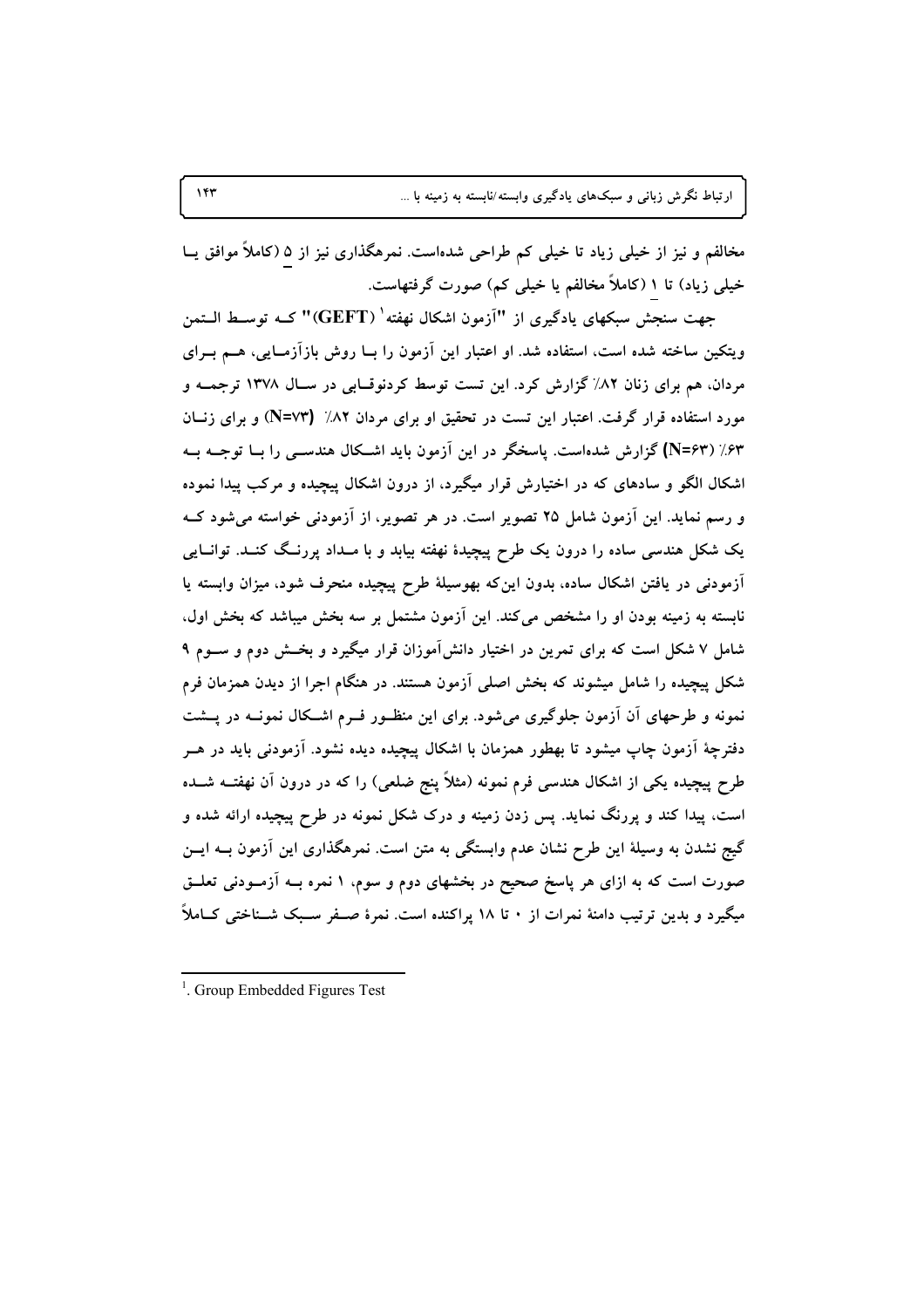وابسته به زمینه و نمرهٔ ۱۸ سبک شناختبی کاملاً نابسته به زمینه را نشان میدهد. زمان پاسـخگویبی به کل آزمون ۱۰ دقیقه است (۵ دقیقه برای بخش اول و ۵ دقیقه برای بخش دوم).

برای اندازهگیری پیشرفت تحصیلی از آزمـون پیــشرفت تحــصیلی زبــان فارســی شــریفی (۱۳۷۷) که در تهران و چهار استان از جمله کردستان اجرا شده است، استفاده شد. او اعتبار آزمون را برای تعداد نمونه ۸۳۷ نفری خود به سه شـیوه محاسـبه نمودهاســت: الـف- بــرآورد ضریب آلفای کرونباخ که اعتبار آزمون را از این طریق ۱/۸۶ گزارش نموده است. ب – بــر آورد ضریب اعتبار از طریق دو نیمه کردن که اعتبار آزمون را از این طریق ۰/۸۸ اعلام نموده است. ج – برآورد از طریق ضریب اعتبار گاتمن که از این طریق نیــز اعتبــار ۰/۸۸ را گــزارش کــرده است. این اَزمون از ۷۱ سؤال چهار گزینهای کــه در ده بخــش ســازماندهی شــدهاند، تــشکیل شدهاست و هر بخش یکی از مهارتهای زبان فارسی را مورد سنجش قرار میدهد. به هر پاسخ درست یک نمره تعلق میگیرد. برای تجزیه و تحلیل دادهها از روشهای آمار توصیفی و استنباطی شامل آزمون v ،t کرامر و رگرسیون چند متغیره استفاده شدهاست.

بافتهها

برای بررسی نتایج، ابتدا شاخصهای توصیفی متغیرهای تحقیق را بررســی نمــودیم. نتــایج بررسی در زمینهٔ وضعیت متغیر سبک یادگیری دانش[موزان حاکی از اینست که ۲۳/۵ درصــد از دانش آموزان دارای سبک یادگیری وابستهٔ کامل، ۲۹/۶ درصد وابستهٔ پایین و ۲۱/۷ درصد نابسته پایین و ۲۱/۷ درصد نابسته کامل بودهاند. در کل ۵۳ در صد سبک یادگیری وابسته بـه زمینــه و ۴۷ درصد نابسته به زمینه بودهاند.

ویژگیهای میانگین و انحراف معیار نمرات آزمون پیشرفت تحصیلی آزمودنیها به تفکیک دو جنس و کلّی در آزمون پیشرفت تحصیلی زبان فارسی در جدول ۱ ارائه شدهاست.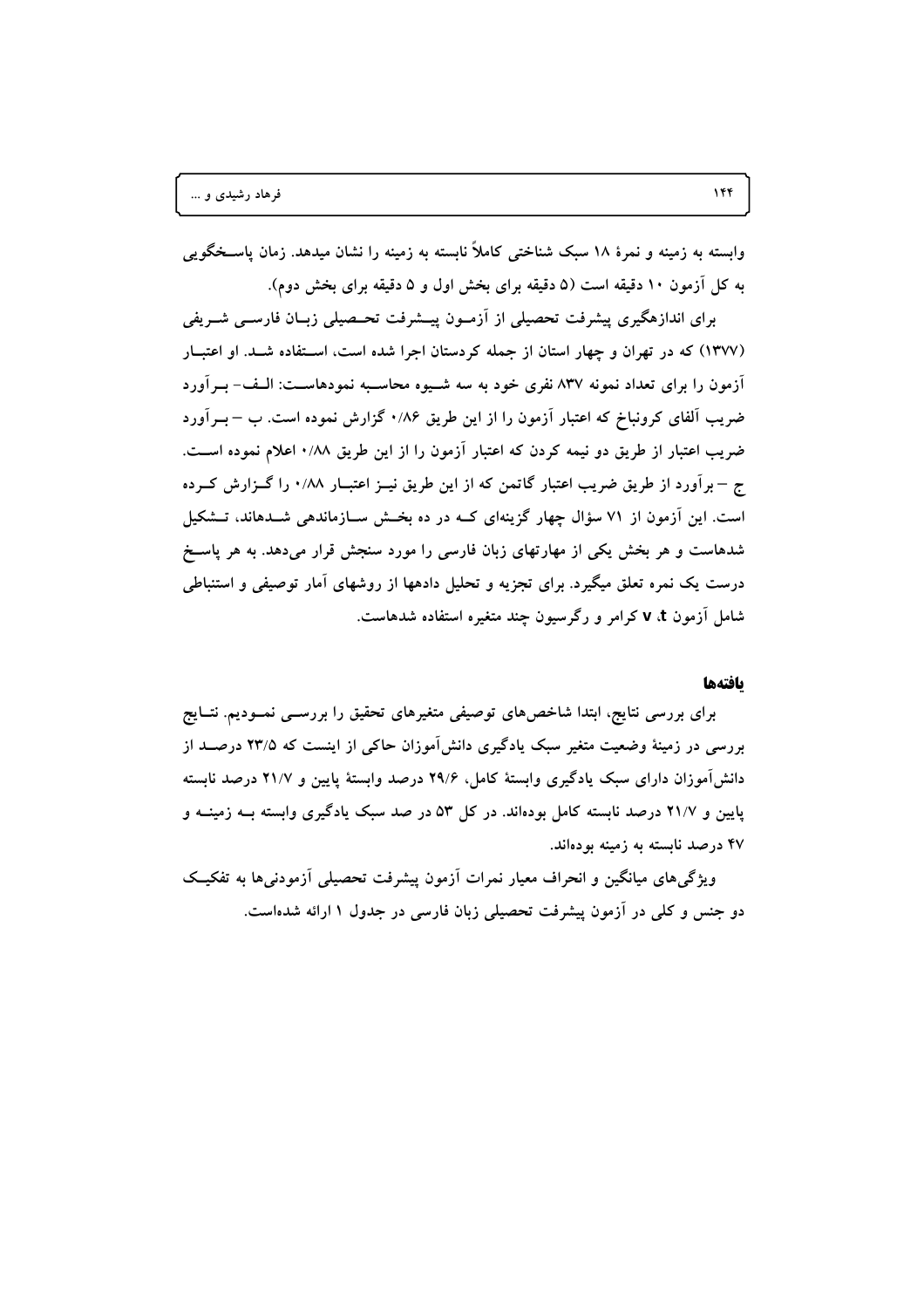| انحراف معيار      | ارزش كمينه | ارزش بيشينه | ميانگين      | ا زمودنبي ها    |
|-------------------|------------|-------------|--------------|-----------------|
| 17/T <sub>A</sub> |            | ۶۸          | 49/94        |                 |
| 13/47             | ۱۲         | ۶.          | <b>٣٢/١٢</b> | پسر             |
| 13/47             |            | ۶۸          | <b>۳۵/۸۱</b> | کل (دختر و پسر) |

جدول شمارهٔ ۱: میانگین و انحراف معیار آزمودنیها در آزمون پیشرفت تحصیلی

همچنان که از جدول ۱ آشکار می شود، میانگین نمرات پیسشرفت تحــصیلی دانــش آمــوزان دختر بیشتر از میانگین پیشرفت تحصیلی دانش[موزان پسر است. همچنین انحراف معیار نمــرات دختران بیشتر از انحراف معیار نمرات پسران است.

برای بررسی رابطهٔ بین سبکهای پـادگیری و نگـرش بـه زبـان فارســی و کــردی بهعنــوان متغیرهای پیشبین و پیشرفت تحصیلی زبان فارسـی بــه عنــوان متغیــر مــلاک، از روش تحلیــل رگرسیون به روش همزمان استفاده شد. نتایج تحلیل رگرسیون در جــدولهای شــمارهٔ (۲) و (۳) ارائه شدهاست.

| سطح معنادارى              | F     | ميانگين مجذورات | درجة<br>آزادى | مجموع مجذورات | منبع تغيير | شاخص<br>متغير      |
|---------------------------|-------|-----------------|---------------|---------------|------------|--------------------|
|                           |       | 1994/408        | ٣             | 091171799     | رگرسيون    | سبكهاى يادگيرى     |
| $\cdot$ / $\cdot$ $\cdot$ | 15/11 | 147/764         | ۱۳۸           | 19637/497     | باقيمانده  | نگرش به زبان فارسی |
|                           |       |                 | ۱۴۱           | 70810/188     |            | نگرش به زبان کردی  |

جدول شمارهٔ ۲: نتایج تحلیل رگرسیون سبکهای یادگیری و نگرش زبانی با پیشرفت تحصیلی زبان فارسی

نتایج مندرج در جدول شمارهٔ ۲ نشان میدهد که F مــشاهده شــده در ســطح ( P<۰/۰۱ ) معنادار است و در نتیجه رگرسیون معنادار است. به منظور بررسی اینکه چه مقــدار از واریــانس پیشرفت تحصیلی زبان فارسی توسط متغیرهای سبک های پــادگیری و نگــرش زبــان فارســی و کردی تبیین می شود، از روش رگرسیون چندگانه استفاده شـد. بــدین منظــور متغیــر پیــشرفت

 $140$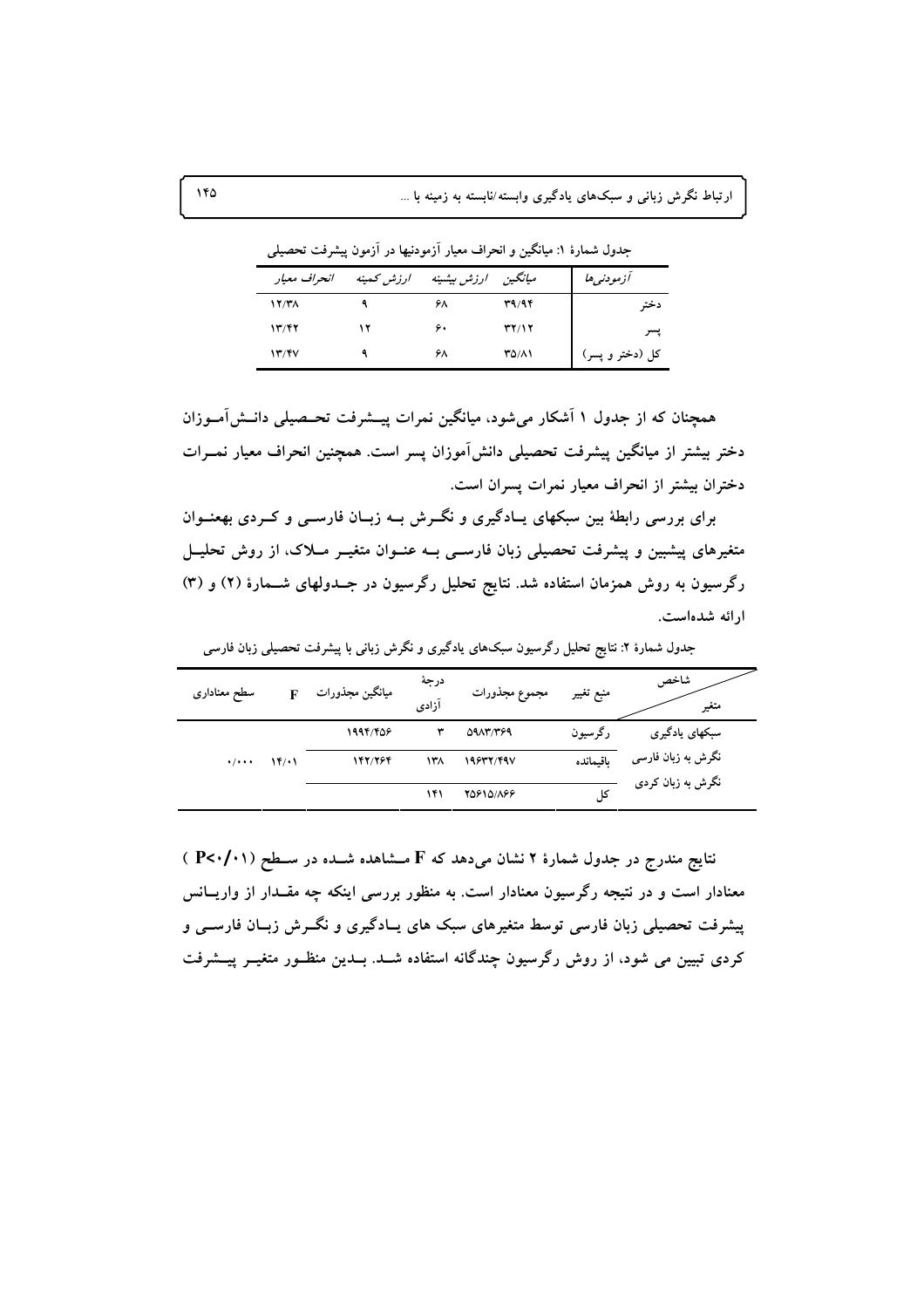تحصیلی به عنوان متغیر ملاک و متغیرهای سبک های یادگیری و نگرش به زبان فارسی و کردی به عنوان متغیر پیش بین وارد مدل رگرسیون شدند (جدول شماره ۳).

جدول شماره ۳– نتایج تحلیل رگرسیون چندگانه سبکهای یادگیری و نگرش به زبان فارسی و کردی با پیشرفت تحصیلی زبان فارسی

| شاخص                            | خطاي<br>استاندار د | سطح<br>معنبي داري | t       | <b>Beta</b>               | آزمودنی ها متغیرهای پیش بین |    | متغیر ملاک |
|---------------------------------|--------------------|-------------------|---------|---------------------------|-----------------------------|----|------------|
| $R = \cdot$ / $\uparrow \wedge$ | $\cdot$ /۲ $\cdot$ | $\cdot$ /+++      | 9/49    | $\cdot$ /۴۷۹              | سبکهای یادگیری              | کل |            |
| $SE=11/97$                      | $\cdot$ /14        | $.40\lambda$      | $-1/20$ | $-\cdot/\cdot\cdot\Delta$ | نگرش به زبان                |    |            |
|                                 |                    |                   |         |                           | فارسى                       |    | يبشرفت     |
| $R \sim \cdot$                  | $\cdot$ /14        | $\cdot$ /09٣      | .7049   | $-*/*Y$                   | نگرش به زبان                |    | تحصيلى     |
|                                 |                    |                   |         |                           | کردی                        |    |            |

نتایج حاصل از مدل رگرسیون جدول شماره ۳ نشان داد که متغیرهای سبکهای یادگیری، نگرش به زبان فارسی و کردی وارد مدل رگرسیون شدند و توانستند ۰/۲۳ از واریانس پیشرفت تحصیلی را تبیین کنند. مشاهدهٔ مقادیر بتا حاصل از کل آزمودنیها نشان داد که مقادیر بتا، سبکهای یادگیری معنادار است و بتای نگرش به زبان فارسی و کردی معنادار نیست. بدین صورت متغیر سبکهای یادگیری ۰/۲۳ درصد از واریانس متغیر پیشرفت تحصیلی زبان فارسی را تبيين ميكنند.

برای بررسی تفاوت نگرش زبانی دختران و پسران از آزمون آماری  ${\bf V}$  کرامر استفاده گردید. نتایج آماره V کرامر در جدول های ۴ و ۵ آمده است.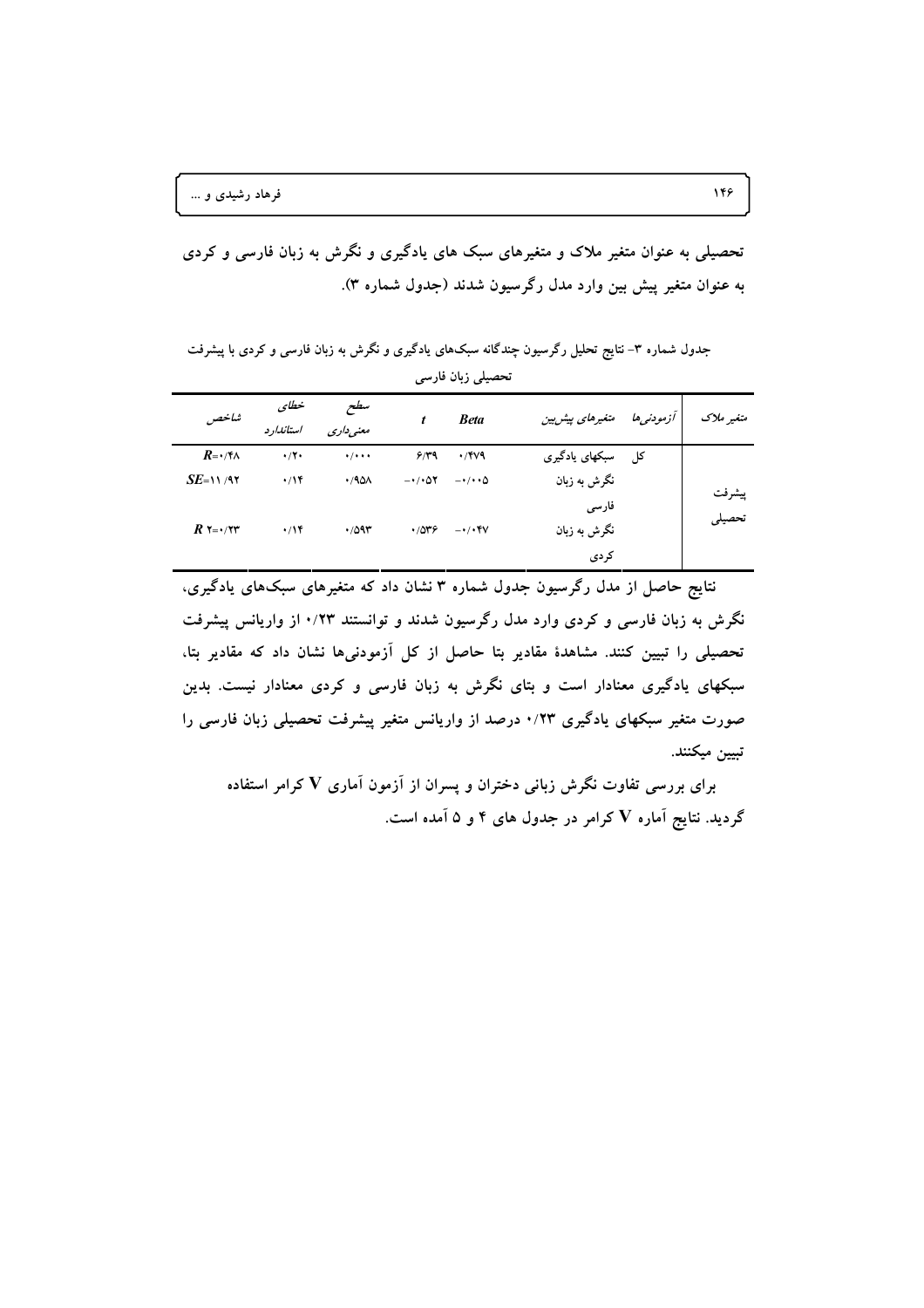$DF = 2$   $\Delta/\Delta = X^2$ 

| کل                                      |         | جنس  |       | نگرش به زبان |  |  |
|-----------------------------------------|---------|------|-------|--------------|--|--|
|                                         | دختر    | پسر  |       | كردى         |  |  |
| ۴۸                                      | ٣٣      | ۱۵   | تعداد | منفى         |  |  |
| $\mathbf{r}\mathbf{r}$ / $\wedge$<br>γ. | 7.89/5  | 7.7. | درصد  |              |  |  |
| ۴۸                                      | ۲۱      | ۲٧   | تعداد |              |  |  |
| $\mathbf{r}\mathbf{r}$ / $\wedge$<br>٪  | 7.51/T  | ۶۳۶. | درصد  | متو سط       |  |  |
| ۴۶                                      | ۱۳      | ٣٣   | تعداد | مثبت         |  |  |
| YY/F<br>γ.                              | 7.19/5  | ۶۴٪  | درصد  |              |  |  |
| ۱۴۲                                     | ۶V      | ٧۵   | تعداد | کل           |  |  |
| $\gamma$ .                              | $7.1$ . | 7.1. | درصد  |              |  |  |

جدول شمارهٔ ۴: توزیع پاسخگویان بر حسب نگرش به زبان کردی

 $V = 0/33$   $\leq$  P < 0/01

نتایج حاصل از جدول شمارهٔ ۴ نشان میدهد که دانش[مـوزان دختـر بــه مراتـب نگــرش منفیتری نسبت به زبان کردی داشتهاند؛ بهطوری که ۴۹/۳ درصد دانشآموزان دختر نگرشـــشان به زبان کردی منفی بودهاست و در مقابل ۲۰ درصد دانشآموزان پــسر نگــرش منفــی بــه زبــان کردی داشتهاند. همچنین از آن طرف بار دیگر این تفاوت تأیید میشود؛ بهطوری کــه تنهــا ۱۹/۴ درصد دانش[موزان دختر، نگرشی مثبت به زبان کردی داشته، در مقابل ۴۴ درصد دانشآمــوزان پسر نگرش مثبت به زبان کردی داشتهاند. تفاوتهای مشاهده شده بنابر آزمون مربع کای در سطح (P<۰/۰۱) معنیدار است. به عبارتی با ۹۹ درصد اطمینان بین دانشآموزان دختر و پسر از لحاظ نگرش به زبان کردی تفاوت وجود دارد و دانش آموزان دختر به مراتب نگرش منفیتری نسبت به زبان کردی دارند. همچنین آماره V کرامر رابطهٔ متوسطی بین دو متغیر جنس و نگرش بــه زبــان کر دی نشان میدهد.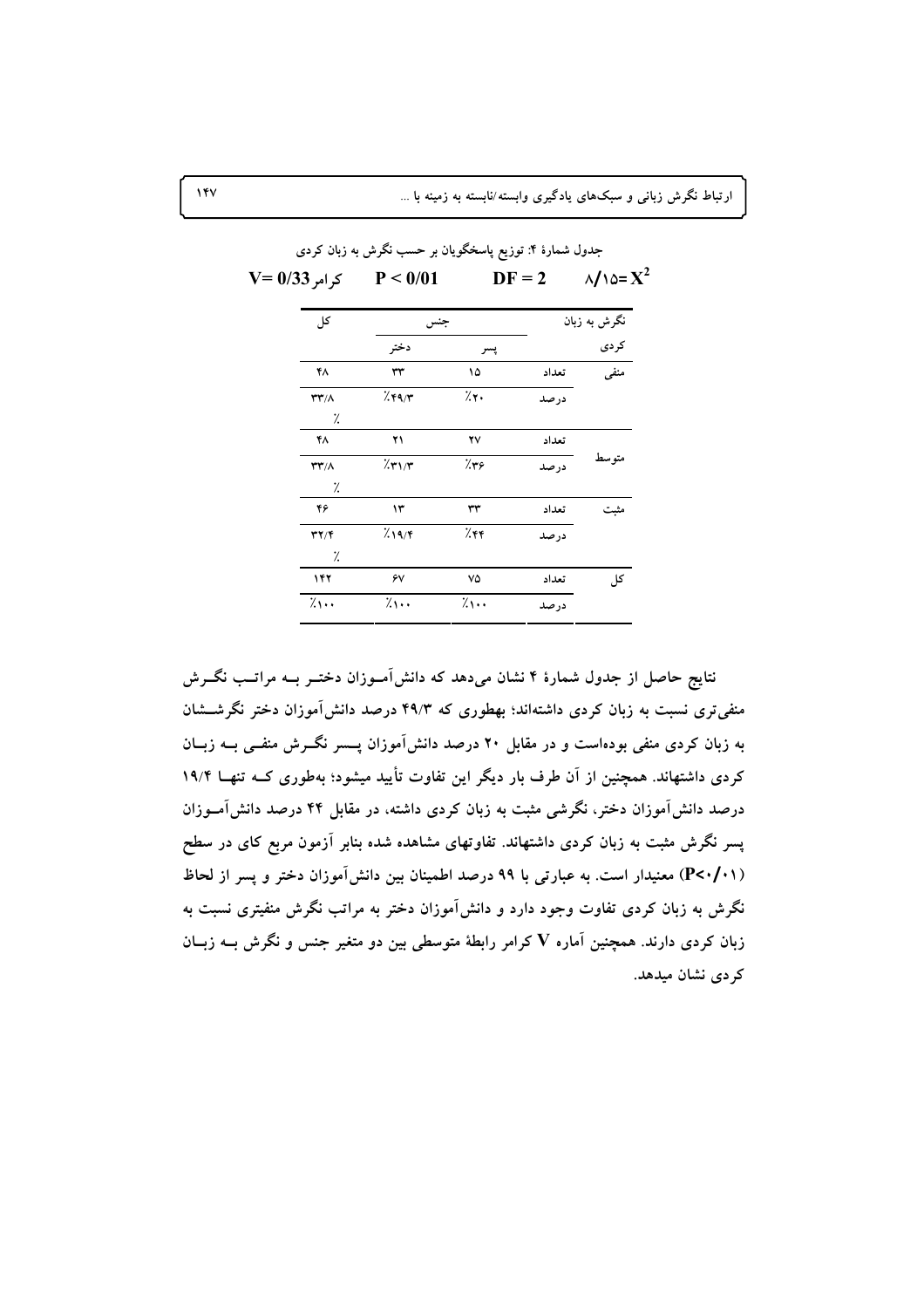| کل                    |                       | جنس            |       | نگرش    |
|-----------------------|-----------------------|----------------|-------|---------|
|                       | دختر                  | پسر            |       | به زبان |
|                       |                       |                |       | فارسى   |
| ۴۹                    | ۱۴                    | ٣۵             | تعداد | منفى    |
| 7.77/0                | 7.7.79                | $\lambda$ ۴۶/۷ | درصد  |         |
| ۴۳                    | ۲٠                    | ۲۳             | تعداد | متوسط   |
| 7.5.7                 | 7.89/9                | $\lambda$ ۳۰/۷ | درصد  |         |
| ۵۰                    | ٣٣                    | ١٧             | تعداد | مثبت    |
| 7.70/7                | 7.89/T                | 7.77/          | درصد  |         |
| ۱۴۲                   | ۶v                    | ٧۵             | تعداد | کل      |
| $\lambda \cdot \cdot$ | $\lambda \cdot \cdot$ | 7.1.           | درصد  |         |
| $ -$                  | $\sim$                | $\sim$ $\sim$  | $-1$  |         |

جدول شمارهٔ ۵ توزیع پاسخگویان بر حسب نگرش به زبان فارسی

 $V = \sqrt{r}r \cdot P$  <  $\sqrt{r}$  DF =  $\gamma$  X2 = 9/1۳

جدول شمارهٔ ۵، توزیع پاسخگویان را بر حسب نگرش به زبـان فارســی نــشان مــیدهــد. همچنان که از ارقام جدول پیداست، این بار دانش[موزان دختر نگرش به مراتب مثبتتری نسبت به زبان فارسی داشته، بهطوری که ۴۹/۳ درصد دانش آموزان دختر نگرش مثبتی به زبان فارســی داشتهاند. در مقابل ۲۲/۷ درصد دانشآموزان پسر نگرش مثبتی به زبان فارسی داشتند. همچنــین از آن طرف بار دیگر این تفاوت تأیید میشود به طوری که تنها ۲۰/۹ درصد دانش آمــوزان دختــر نگرش منفی به زبان فارسی داشته، در مقابل ۴۶/۷ درصد دانش آمـوزان پــسر نــسبت بــه زبــان فارسی نگرش منفی داشته اند. تفاوتهای مشاهده شده بنابر آزمون مربع کـای در سـطح (۰/۰۱ P<) معنیدار است. بنابراین دانش آموزان دختر نگرش به مراتب مثبتتری نسبت به زبــان فارســی دارند. همچنین آماره V کرامر رابطهٔ متوسطی را بین دو متغیر جنس و نگرش بــه زبــان فارســی نشان ميدهد.

برای بررسی معناداری تفاوت بین سبکهای یادگیری از لحاظ پیشرفت تحصیلی از آزمـون t مستقل استفاده شد. نتایج این بررسی در جدول شمارهٔ ۶ آمدهاست.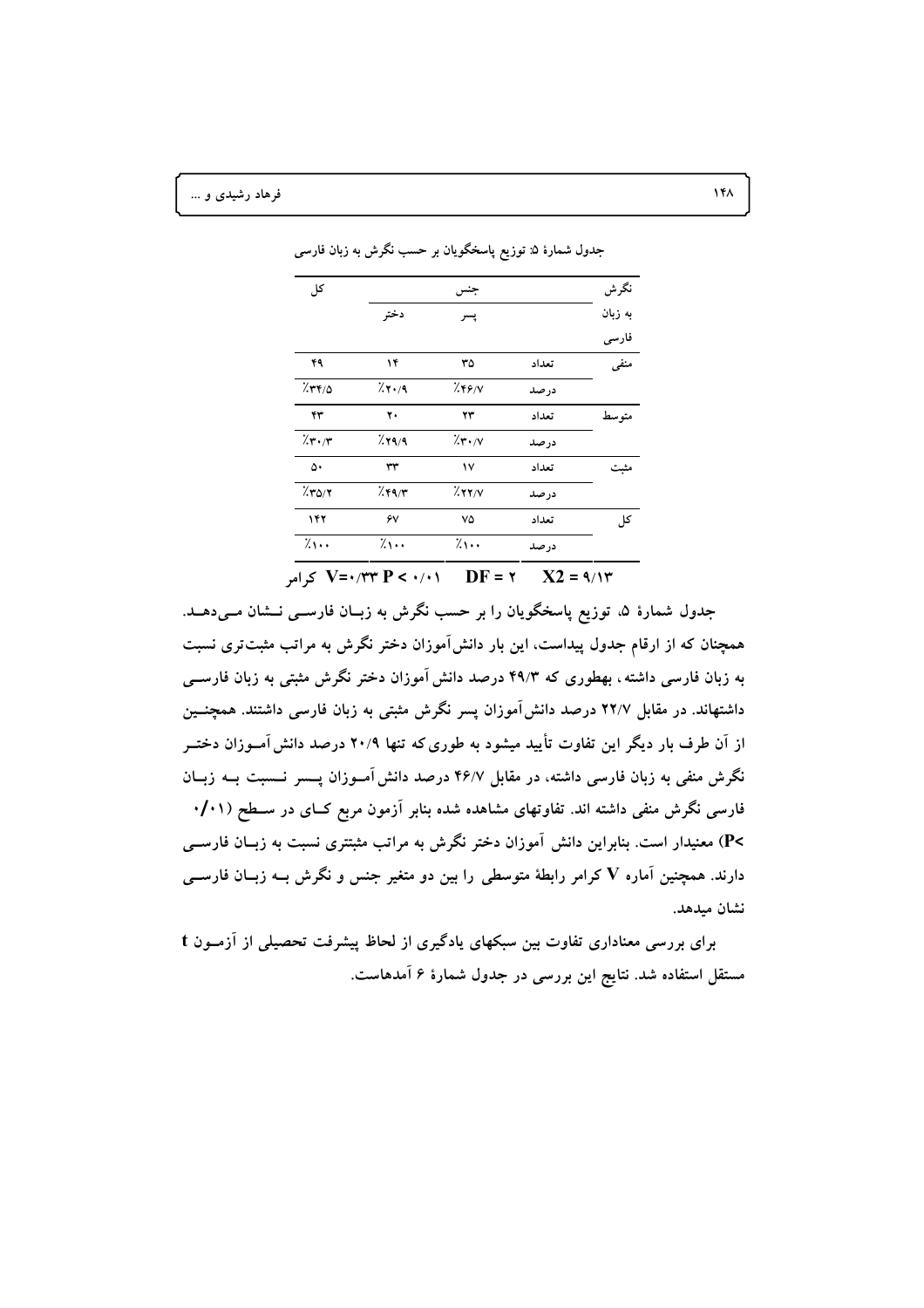| سطح                       | درجة  | t                           | تفاوت      | انحراف | ميانگين                       | تعداد | سبک       |         |        |
|---------------------------|-------|-----------------------------|------------|--------|-------------------------------|-------|-----------|---------|--------|
| معناداري                  | آزادی |                             | ميانگين ها | معيار  |                               |       | يادگيري   |         |        |
| $\cdot$ / $\cdot$         | ۹۸    | $\Delta/\Upsilon$           | 117/7      | 17/T9  | $\mathbf{r} \cdot \mathbf{r}$ | ۶١    | وابسته به | کلی     |        |
|                           |       |                             |            |        |                               |       | زمينه     | (دختر و | پيشرفت |
|                           |       |                             |            | 17/V   | YY/9                          | ٣٩    | نابسته به | پسر)    | تحصيلى |
|                           |       |                             |            |        |                               |       | زمينه     |         |        |
| $\cdot/\cdot\cdot\Lambda$ | ۴۲    | $Y/\Lambda$                 | 1.70       | 17/9   | $\mathbf{r}$ $\mathbf{r}$ /9  | ۲۵    | وابسته به | دختر    |        |
|                           |       |                             |            |        |                               |       | زمينه     |         |        |
|                           |       |                             |            | 11/Y   | fV/F                          | ۱۹    | نابسته به |         |        |
|                           |       |                             |            |        |                               |       | زمينه     |         |        |
| $\cdot/\cdot\cdot$        | ۵۴    | $\mathfrak{r}/\mathfrak{r}$ | 19/        | 9/9    | Yf/Y                          | ٣۶    | وابسته به | پسر     |        |
|                           |       |                             |            |        |                               |       | زمينه     |         |        |
|                           |       |                             |            | Y/9    | $40/5$                        | ۲۰    | نابسته به |         |        |
|                           |       |                             |            |        |                               |       | زمينه     |         |        |

جدول شمارهٔ ۶: یافته های آزمون t گروههای مستقل برای مقایسهٔ پیشرفت تحصیلی بین سبکهای یادگیری وابسته به زمینه و نابسته به زمینه

متغیر سبکهای یادگیری به دو دستهٔ وابسته و نابسته به زمینهٔ تقسیمبندی میشود. بـر ایــن اساس یک بار پیشرفت تحصیلی دانش آموزان به صورت کلی بر حسب سبکهـای پـادگیری و یک بار به تفکیک جنس (دختر و پسر) مقایسه شدهاست. نتایج جدول ۶ نشان میدهد کــه بــین سبک های یادگیری وابسته و نابسته به زمینه به صورت کلی (پسر و دختر) تفاوت معنــاداری در سطح (p <۰/۰۱) وجود دارد. دانش آموزانی که سبک یادگیری نابسته به زمینه دارنـد، پیــشرفت تحصیلی بیشتری در زبان فارسی داشتهاند و نمرات بهتری گرفتهاند. بدین ترتیب فرضـیهٔ کلــی پژوهش مورد تأیید قرار میگیرد. با کنترل متغیــر جنــسیت، همچنــان کــه در جــدول شـــمارهٔ ۶ مشاهده میشود، باز این نتیجه ثابت است. یعنی هم در دانشآموزان دختر و هم در دانشآموزان پسر، پیشرفت تحصیلی زبان فارسی دانش آموزان با سبک یادگیری نابسته بــه زمینـــه بــه مراتــب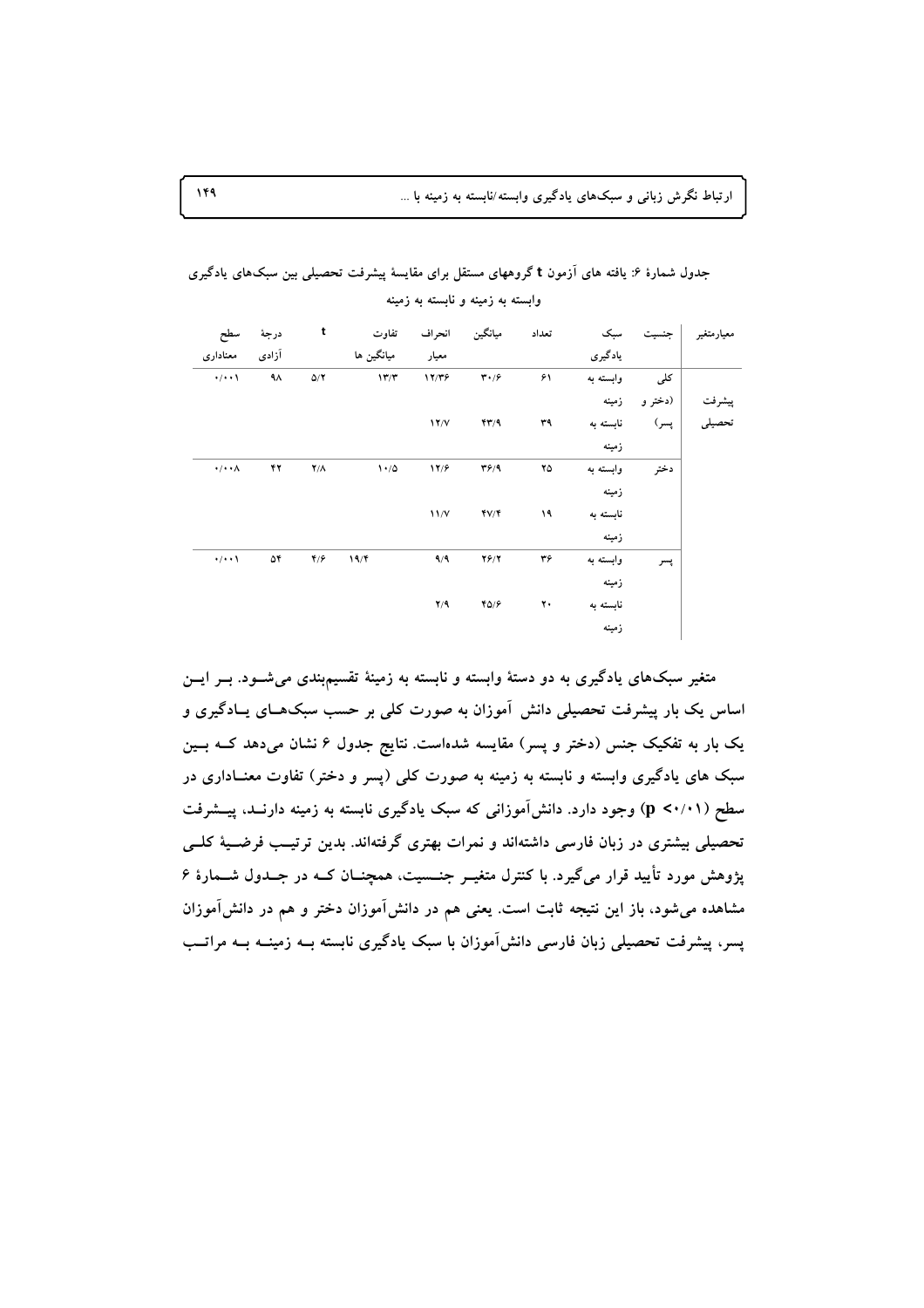بیشتر از سبک یادگیری وابسته به زمینه است و تفاوتهای مشاهده شـده در سـطح (۱۰/۰۱) p) معنيدار است.

با توجه به اینکه آزمون پیشرفت تحصیلی زبان فارسی از ده خـرده آزمــون تــشکیل یافتــه است، بنابراین پیشرفت تحصیلی دانشآموزان در هریک از این خرده آزمونهــا نیــز در دو گــروه یادگیری وابسته و نابسته به زمینه مقایسه گردید. نتایج این بررسی نشان داد که بین دانش آموزانی که سبک یادگیری وابسته به زمینه دارند و دانش آموزانی که سبک یادگیری نابسته به زمینه دارند از نظر هر یک از شاخصهای پیشرفت تحصیلی تفاوت وجود دارد و تفاوتهای مــشاهده شــده بنابر آزمون t برای گروههای مستقل غیر از زیرآزمون فصاحت جمله، برای بقیه در سطح (۰/۰۱ p<) معنیدار است. بهطوری که دانشآموزانی که سبک یادگیری نابسته به زمینه دارنــد، در هــر یک از شاخصهای پیشرفت تحصیلی (درک شنیداری، خواندن و فهمیدن، کاربرد کلمه در جمله، درک معنای لغات، کلمات متضاد، کلمات هم خانواده، املای لغات، امــلای کلمــه در جملــه و دستور زبان) به مراتب نمرات بهتری از دانش آمــوزانی کــه ســبک پــادگیری وابـــسته بــه زمینــه داشتهاند، کسب کردهاند. اما در زمینهٔ شاخص فصاحت جمله تفاوت مشاهده شده بین دو گروه، معنیدار نمی باشد.

## بحث و نتیجهگیری

یادگیری محصول عوامل مرکب و پیچیدای، از ویژگی هـای یادگیرنــده گرفتــه تــا عوامــل محیطی میباشد. در گذشته تصور میشد که عوامل مربوط به فرد یادگیرنـده قابلیــت کنتــرل و تغییر از بیرون را ندارند و جهت بهبود و بسترسازی یادگیری و آموزش بر عوامل محیطی تمرکز می کردند. اما امروزه بخشهای قابل توجهی از عوامل مربوط به فرد نیز قابل برنامهریزی، پسیش-بینی و تغییر در جهت همسو شدن با جریان یادگیری و آموزش محسوب می شوند. هر چنــد کــه نقش انگیزه و نگرش در بسیاری از مباحث مربوط به یادگیری واضح بــه نظــر میرســد، امــا بــه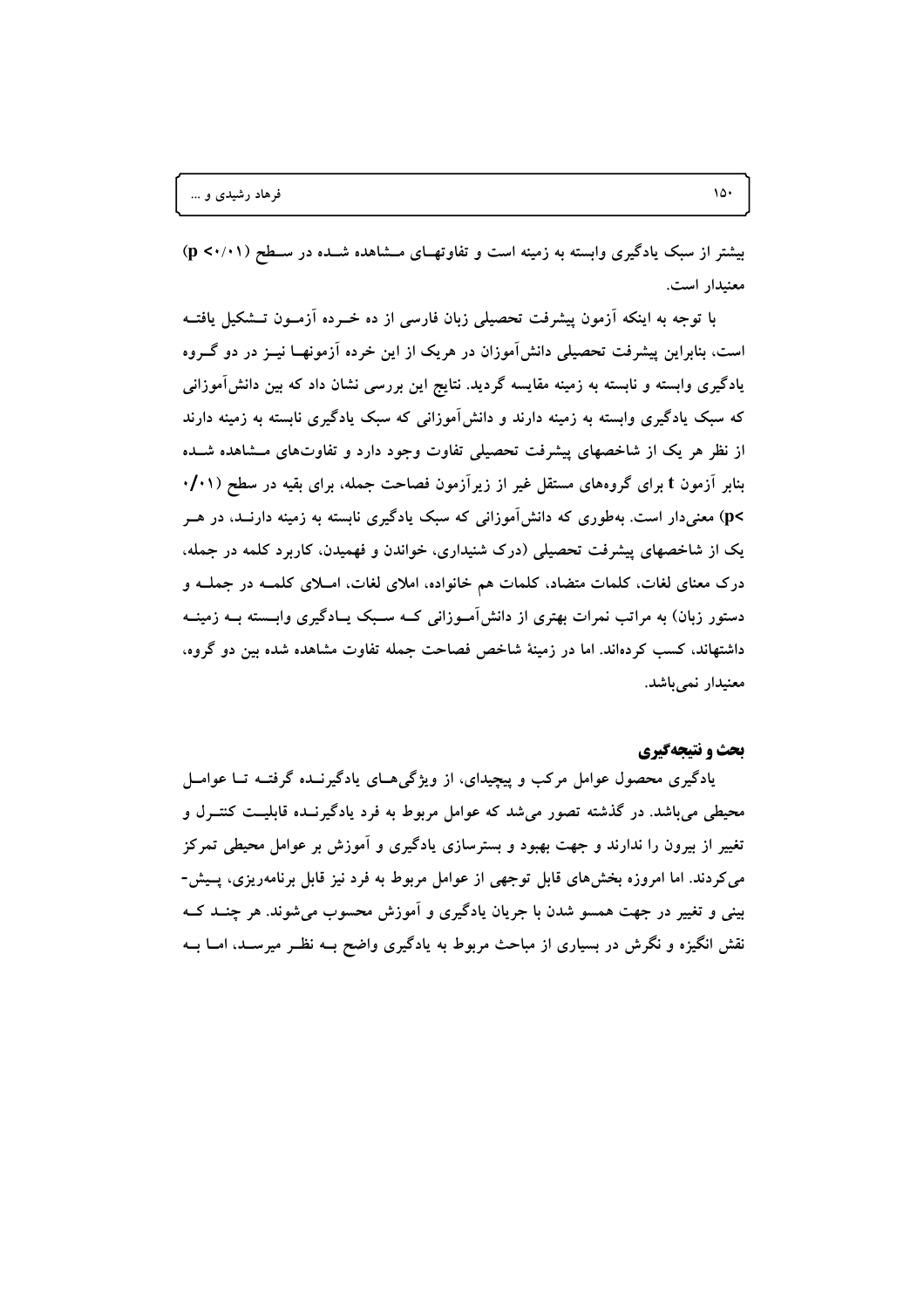صورت ویژه نگرش زبانی با پیشرفت تحصیلی زبان دارای ارتباط هست یا نه موضــوعی اســت که به آن پرداخته نشدهاست و یا بهتر است بگوییم در مورد زبان فارسی بررسی نشده است.

برای بررسی ارتباط نگرش زبانی و سبکهای یادگیری با پیشرفت تحصیلی زبان فارســی از روش تحلیل رگرسیون همزمان استفاده شد. نتایج این آزمون حاکی از اینست که بین سبکهـای یادگیری و پیشرفت تحصیلی زبان فارسی رابطهٔ معناداری وجود دارد. سبکهای پــادگیری مــی-تواند به طور معناداری میزان پیشرفت تحصیلی زبان فارسی را پیش بینی کند؛ یعنسی سـبکهــای یادگیری میزان ۰/۲۳ واریانس متغیر پیشرفت تحصیلی را تبیین می کند. این نتیجه مؤید یافتههـای اگاندکون (۲۰۱۱) و الهی و همکاران (۱۳۸۳) میباشد. نتایج تحلیل رگرسیون ارتباط معنیداری بین نگرش به زبان فارسی و کردی با پیشرفت تحصیلی زبان فارسی نشان نداد. در نتیجه می توان گفت که نگرش زبانی نقشی در پیشرفت تحصیلی زبان فارسی دانشآموزان ندارد. این نتیجه بــا نتایجی که گاردنر از پژوهش روی جوانان آمریکایی- فرانسوی بهدست آورد، همخوانی دارد. او در این پژوهش نگرش مثبت به زبان و فرهنگ خود را در ارتباط با تــوانش در زبــان اول و دوم عنوان میکند. همچنین شرر و ورتهایمر` (۱۹۶۴:به نقل از گاردنر و لامبرت، ۱۳۷۵) نیــز نتــایج مشابهی را در رابطه با پیشرفت در زبان آلمانی به عنوان زبان دوم یافتند. گیــورا<sup>۲</sup> (۱۹۷۶:همــان منبع) و استیونز و اسلاوین "(۱۹۹۵:نقل از قهرمان، ۱۹۹۶) نیز نتایج مشابهی را گزارش کردهاند. در خصوص رابطهٔ بین نگرش به زبان فارسی و پیشرفت تحصیلی زبان فارسی، این نتیجــه نظــر مک نامارا (۱۹۷۳: همان منبع) را مورد تأیید قرار میدهد که عنوان مــیدارد «تــأثیر نــسبتاً کــم فاکتورهای نگرشی بر زبان دوم در کودکان به سادگی قابل درک است و به این علت است ک نگرش ها در کودکان گسترش نیافتهاند» ده بزرگی (۲۰۱۲) نیز بین نگرش بــه زبــان و پیــشرفت یادگیری زبان ارتباط معناداری نیافت.

- Schrer & Wertheimer
- Guiora

<sup>&</sup>lt;sup>3</sup>. Stevens & Slavin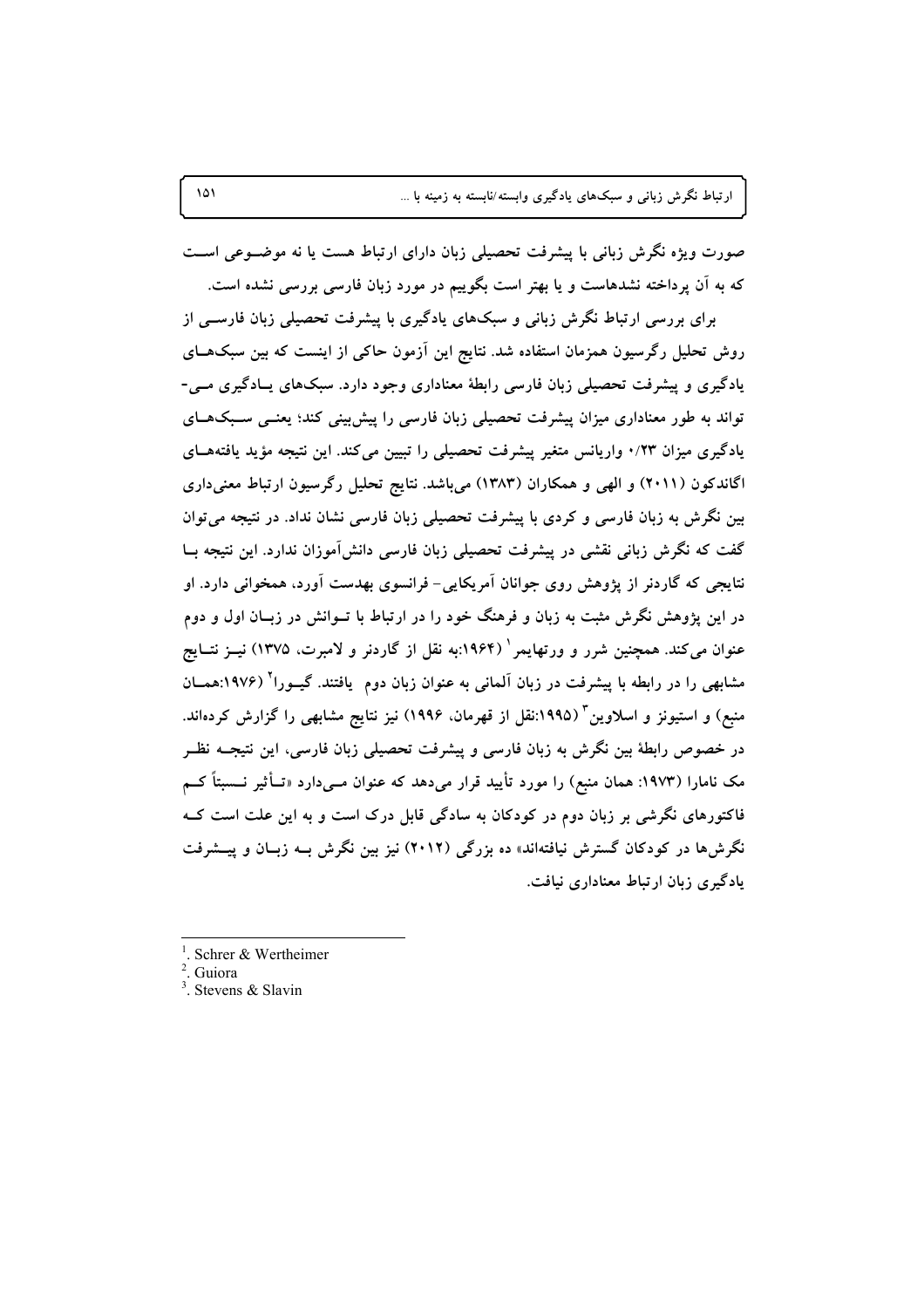$\bf{V}$  در زمینهٔ نگرش زبانی و جنسیت نتایج نشان داد که تفاوت معناداری وجود دارد. آمــاره کرامر رابطهٔ دو متغیر نگرش زبانی و جنسیت را نسبتاً متوسط نشان میدهد. دانشآمــوزان دختــر در آزمون پیشرفت تحصیلی و شاخصهای آن نمرات بهتر و بیشتری از دانش آموزان پسر کــسب کرده بودند که در این جا می توان استدلال کرد، از آنجایی که دانش آموزان دختر نگرش مثبتتری به زبان فارسی دارند، لذا در آزمون پیشرفت تحصیلی و زیرآزمونهای آن، نمرات بهتری نــــــبت به دانش آموزان پسر کسب کردهاند. در کل زبانشناسی اجتماعی اشــاره بــه ایــن نکتــه دارد کــه دختران و زنان در جوامع مختلف ارزشها و الگوهای مسلط را سریعتر و بهتر میپذیرنــد و ســعی میکنند در رفتار خود از این الگوها تبعیت کنند. اینکه در این پژوهش نیز دختران هم بــه لحــاظ نگرشی و هم به لحاظ عملکردی از پسران نتایج بالاتری را در خــصوص زبــان فارســی کــسب کردهاند، می تواند از این قاعدهٔ زبانشناختی در مورد جنسیت نشأت گرفتهباشد. درنی (۱۹۹۰: به نقل از گاردنر و لامبرت، ۱۳۷۵) خاطرنشان می سازد که موفقیت یا شکست در یادگیری زبان دوم یا خارجی در تولید و باززایش نگرش منفی یا مثبت به گروه زبانی هدف مؤثر است؛ شــاید به همین دلیل باشد که پسران در یک چرخه قرار گرفته باشند، چرخهای که همچنان که از درجهٔ پایین موفقیت در آزمون زبان فارسی آنان هویدا شده، شروع شده و به نگرش منفـّـی نــسبت بــه زبان فارسی دامن زدهاست و از سوی دیگر به عدم علاقه به یادگیری زبان فارسی منتهی میشود. هر چند سلیمانی و حنفی (۲۰۱۳) در پژوهش خود نگرش زبـانی پــسران را بـالاتر از دختــران برآورد کرده بودند و با نتیجه این تحقیق همخوانی ندارد.

نتایج آزمون t گروههای مستقل نشان داد که بین سبکهای پـادگیری وابــسته بــه زمینــه و مستقل از زمینه از لحاظ پیشرفت تحصیلی زبان فارسی تفاوت معناداری وجود دارد. این نتــایج نشان میدهد که میانگین نمرات پیشرفت تحصیلی زبان فارسی دانش آموزان دارای سبک مستقل از زمینه به طور معنیداری بیشتر از دانش آموزان دارای سبک وابسته به زمینه اسـت. بــا کنتــرل

 $<sup>1</sup>$ . Dornvei</sup>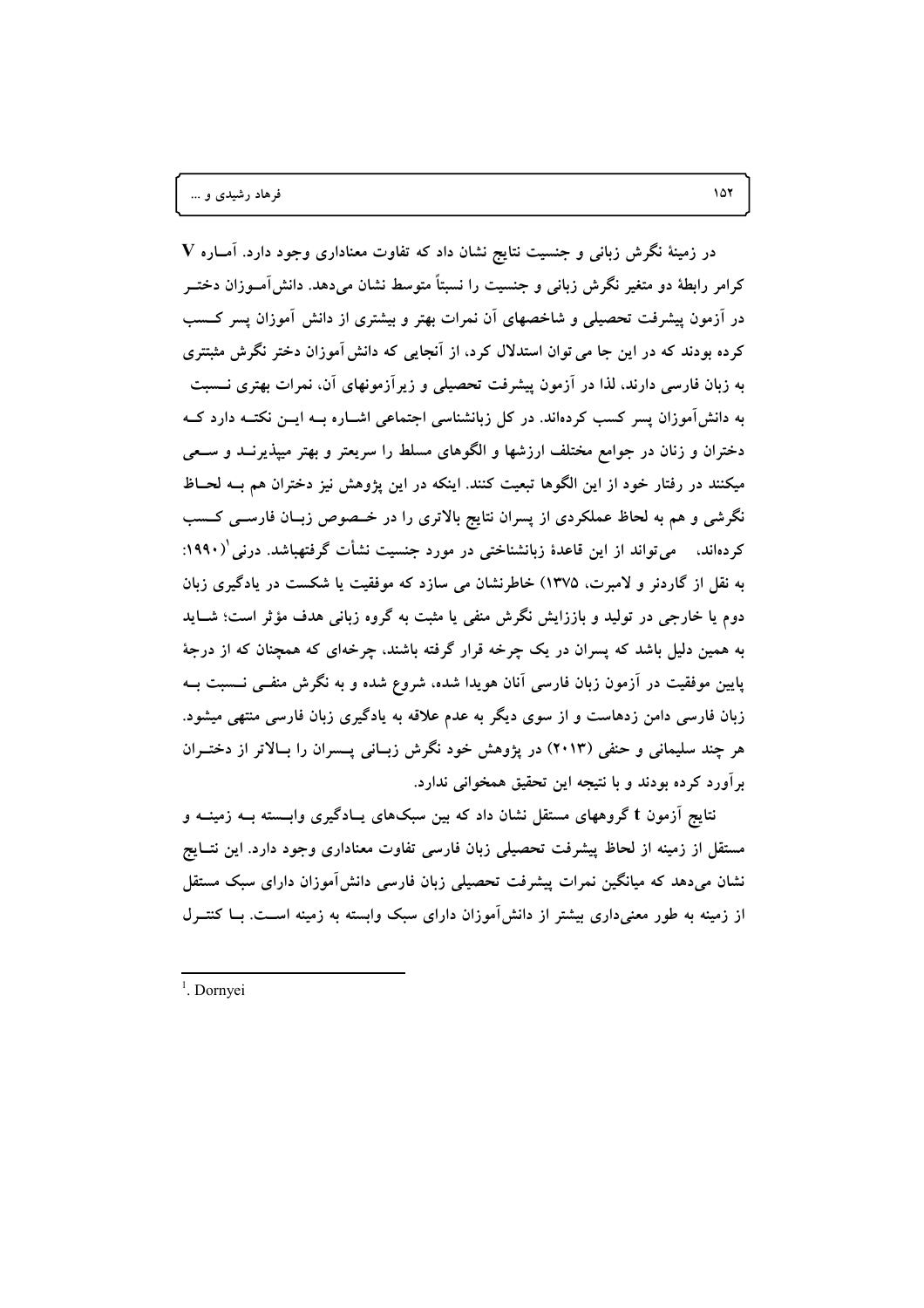متغیر جنسیت، باز نتیجه ثابت است؛ یعنی هم در دانش[موزان دختر و هــم دانــش[مــوزان پـــسر پیشرفت تحصیلی در زبان فارسی در سبک یادگیری نابسته به زمینه، به مراتب بیشتر از وابسته به زمینه است و نتیجه معنیدار است. نتایج این پژوهش همچنین با پژوهش جنگیــزن (۲۰۰۸) کــه سطح پیشرفت تحصیلی فراگیران مستقل از زمینه را بالاتر از فراگیران وابسته به زمینــه گــزارش کرده است؛ همسو است و نتایج پژوهشهای مقصودی (۲۰۰۷)، ژانگ (۲۰۰۴)، کاگــان و زاهــان (١٩٧۵)، سریواستاوا (١٩٩٧)، آندرسون (١٩٨۶)، کبارتر (١٩٨٨)، تینساجرو و پسارامو (١٩٩٨)، افتخاری (۱۳۷۹)، را مورد تأیید قرار می دهد. ولی با نتــایج پژوهــشهای گــارتن و همکــارانش (١٩٩٩)، (برنر ( ١٩٩٧) و شمس (١٣٨٢) هر دو به نقل از اماميبور، ١٣٨٩) كه ميان ســـكهـاي یادگیری وابسته به زمینه/نابسته به زمینه و پیشرفت تحصیلی رابطهٔ معنـاداری نیافتنـد، همــسویی ندار د.

از نظر کوری (۱۹۸۳)، سبکهای یادگیری لایهای عمل میکنند و درونیترین لایسه، سـبک شخصیتی- شناختی است (نقل از افخمی و داوری اردکانی، ۱۳۸۴). این سبک که رویآورد فرد برای جذب و تغییر اطلاعات است، مستقیماً با محیط تعامل ندارد و نــسبتاً ثابــت و زیربنــایی از شخصیت اســت. او همچنــین از آزمــون شــکلهای نهفتــه ویتکــین (۱۹۷۱) و آزمــون مــایرز – بریگز<sup>۲</sup>برای آگاهی از این لایه درونی نام میبرد؛ به همین دلیل تلاش بــرای تغییــر در ترجیحــات آموزشی دانش آموز شاید کمتر از تلاش برای تغییر و تطابق محیطی نتیجهـبخش باشــد. هرچنــد این بدین معنا نیست که برنامه ریزی برای تحول فردی دانــشآمــوزان در جهــت همــاهنگی بــا الزامات محبطي ناديده انگاشتهشود.

با توجه به نتایج حاصله از تحلیل فرضیه ها توصیه میشود که: -به سبکهای یادگیری در برنامهریزی و تألیف کتابهای فارسی و طراحی محیطهای متنوع و متناسب با سبکهای مختلف از سبکهای فیزیولوژیک گرفته تا سبکهای وابسته/نابسته به زمینه جهت بهبود آموزش و از آن جمله

Brenner

 $10<sup>4</sup>$ 

<sup>&</sup>lt;sup>2</sup>. Mayers - Briggs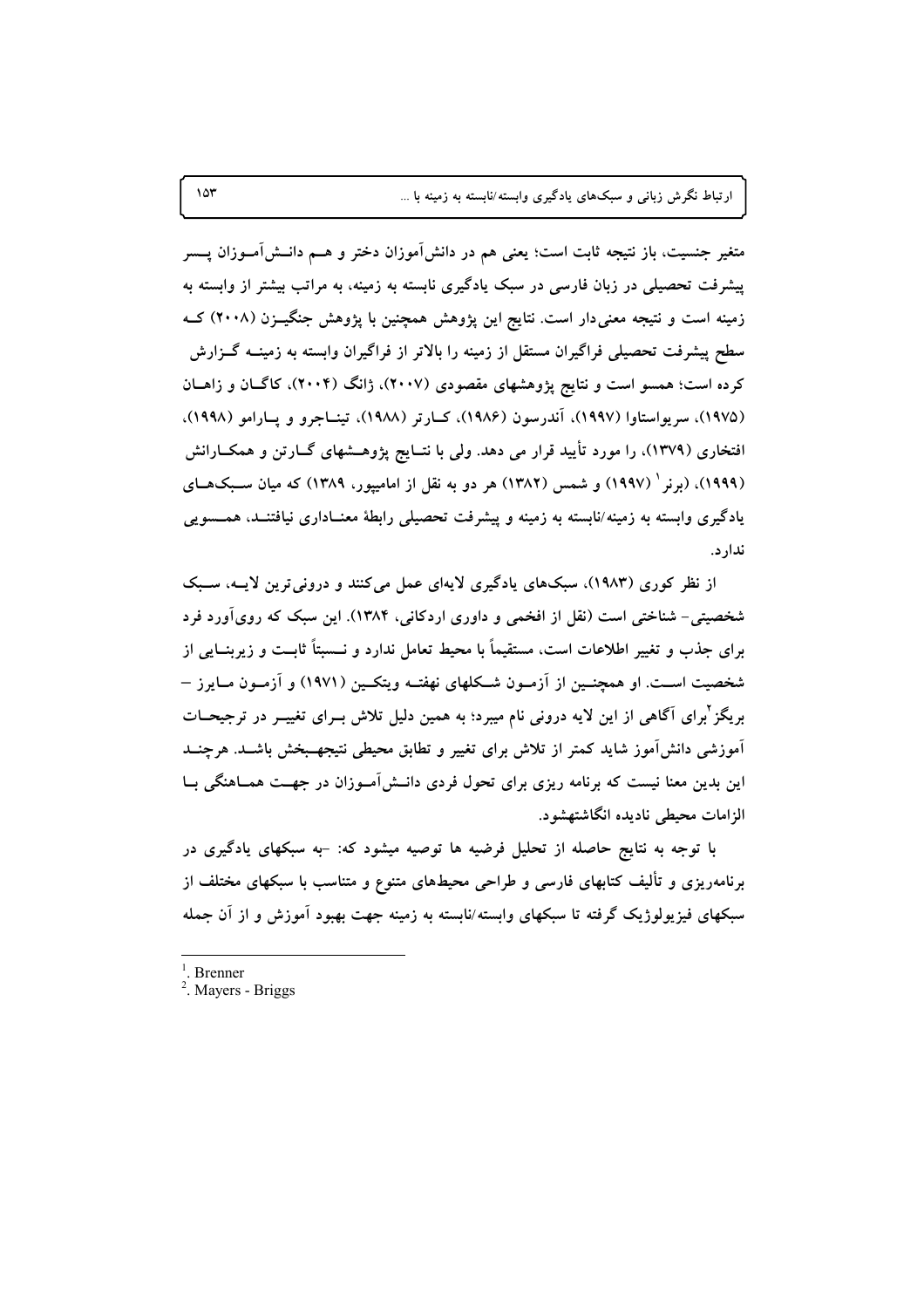زبان فارسی توجه شود. – معلمان را طی دورههای مختلف بازآموزی با مطالبی همچون سبکهای یادگیری و تأثیر آن در آموزش بهینه آشنا نمود. – انجام آزمون سبکهای یادگیری در بدو آموزش و سعی در جهت منطبق کردن فضا و روش آموزش با سبکهای مختلف دانش[موزان در آن مواردی که تحت کنترل معلم و مدرسه است. - انجام پژوهشهایی که نه تنها توصیفی از نگرش دانشآموزان به زبان را نشان دهند، بلکه ارتباط آن را با سایر مؤلفههای آموزشی و تحصيلى بسنجند.

 $10f$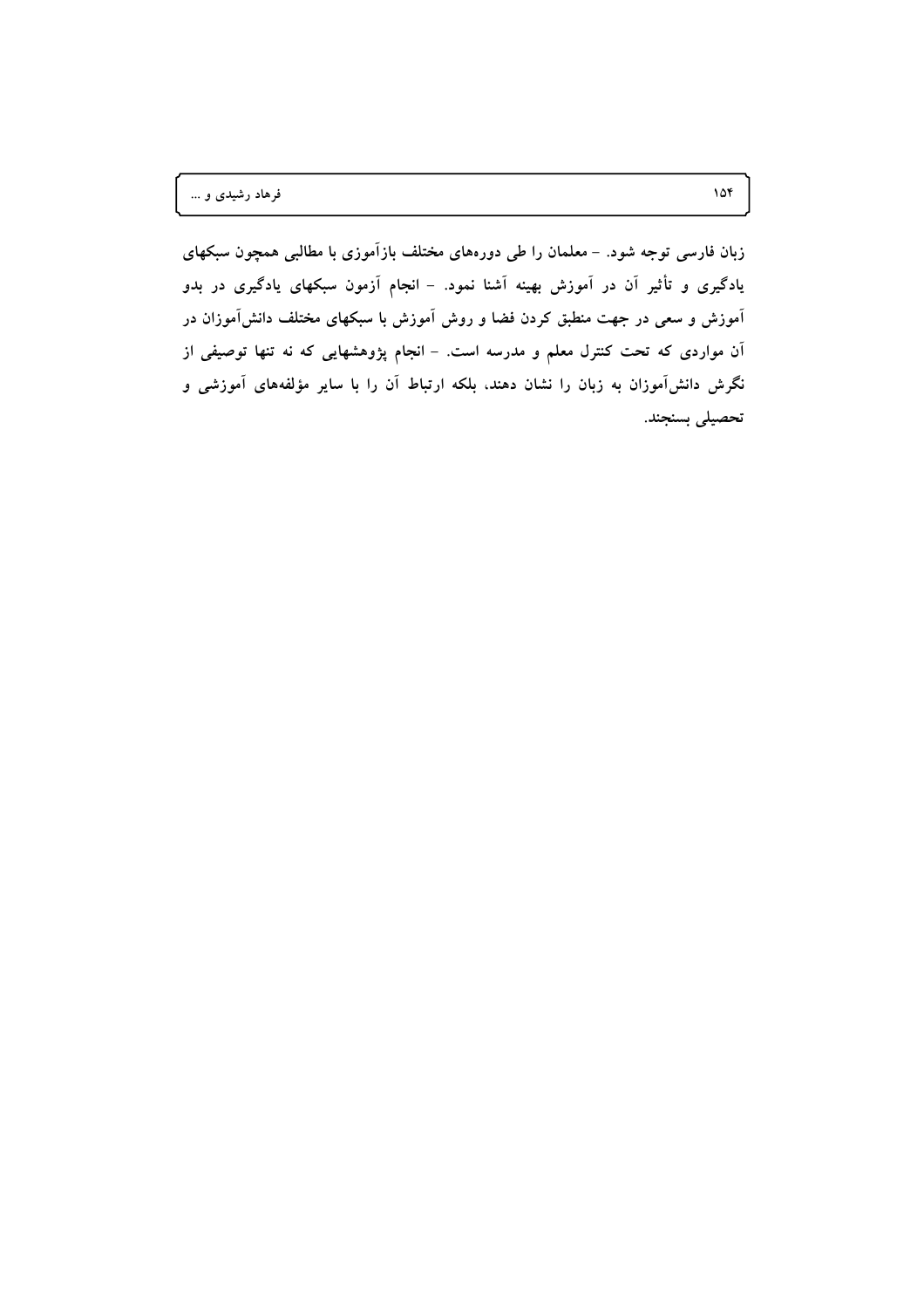مناىع

۱. افتخاری، فرنگیس. (۱۳۷۹). *رابطهٔ بسین سبکشناختی وابسته بـه زمینـه و نابـسته بـه زمینـه و* عملکرد در انواع آزمونهای پیشرفت تحصیلی دانش آمـوزان پـسر و دختـر پایـهٔ سـوم راهنمـایی، *پایاننامهٔ کارشناسی ارشد.* تهران: دانشگاه علامه طباطبایی، دانشکده علوم تربیتی و روانشناسی. ۲. امامپیور، سوزان؛ شمس اسفند آباد، حسن. (۱۳۸۹). *سبکهای پیادگیری و شــناختی: نظریههـا و آزمونها.* تهران: سمت. ٣. الهي، طاهره. أزاد فلاح، يرويز. رسولزاده طباطبـايي، سـيد كـاظم. (١٣٨٣). *رابطـهُ سـبكهـاي یادگیری وابسته/نابسته به زمینه و پیشرفت در زبان انگلیسی، مجلهٔ روانشناسی، دو*ره ۸، شـماره ۱ (پیایی ۲۹) ۲۲–۳۶ ۴. باهری، لطفعلی. (۱۳۸۷). *نگرش زبانی دانش آموزان استان اردبیل*. پایاننامـهٔ کارشناسـی ارشــد. دانشگاه پيام نور تهران. ۵. افخمی، علی. داوری اردکانی، نگار. (۱۳۸۴). *برنامهریزی زبان و نگرش های زبانی.* مجلهٔ علمی و یژوهشی دانشکدهٔ ادبیات و علوم انسانی دانشگاه تهران شماره ۱۷۳. دوره ۵۶، ۱– ۲۳. ۶. رودباری، زینب؛ حسینچاری، مسعود. (۱۳۸۸). برر*سی نقش واسطهگری سبکهـای پـادگیری* در رابطهٔ بین ویژگیهای شخصیتی و پیشرفت تحصیلی دانشرآموزان دبیرستانی. دو ماهنامه علمی - ي*ژوهشي دانشور رفتار.* سال شانزدهم. شماره ۳۹، ۶۴-۵۵ ۷. زندی، بهمن. (۱۳۹۱). *زبان آموزی*. تهران: سمت. ۹. سيف، علي اكبر . (١٣٩١). روان شناسبي يرورشبي، تهران: نشر آگاه. ۱۰. سیف، علی اکبه؛ فتحاّبادی جلیـل. (۱۳۸۷). رویکردهـای مطالعـه و رابطـهُ آن بـا پیـشرفت تحصیلی، جنسیت و مدت تحصیل دانشجویان در دانشگاه. دو ماهنامهٔ علمی- پژوهـشی دانـشور *رفتار.* سال پانزدهم، شمارهٔ ۳۳، ۲۹–۴۰. ۱۱. شریفی، حسن پاشا. (۱۳۷۷). *تدوین و هنجاریابی آزمونهای پیشرفت تح*صی*لی زبیان فارس*ے برای دورهٔ ابتدای<sub>هی</sub> و دورهٔ راهنمایی تحصیلی. طرح یژوهشی، یژوهشکده تعلیم و تربیت.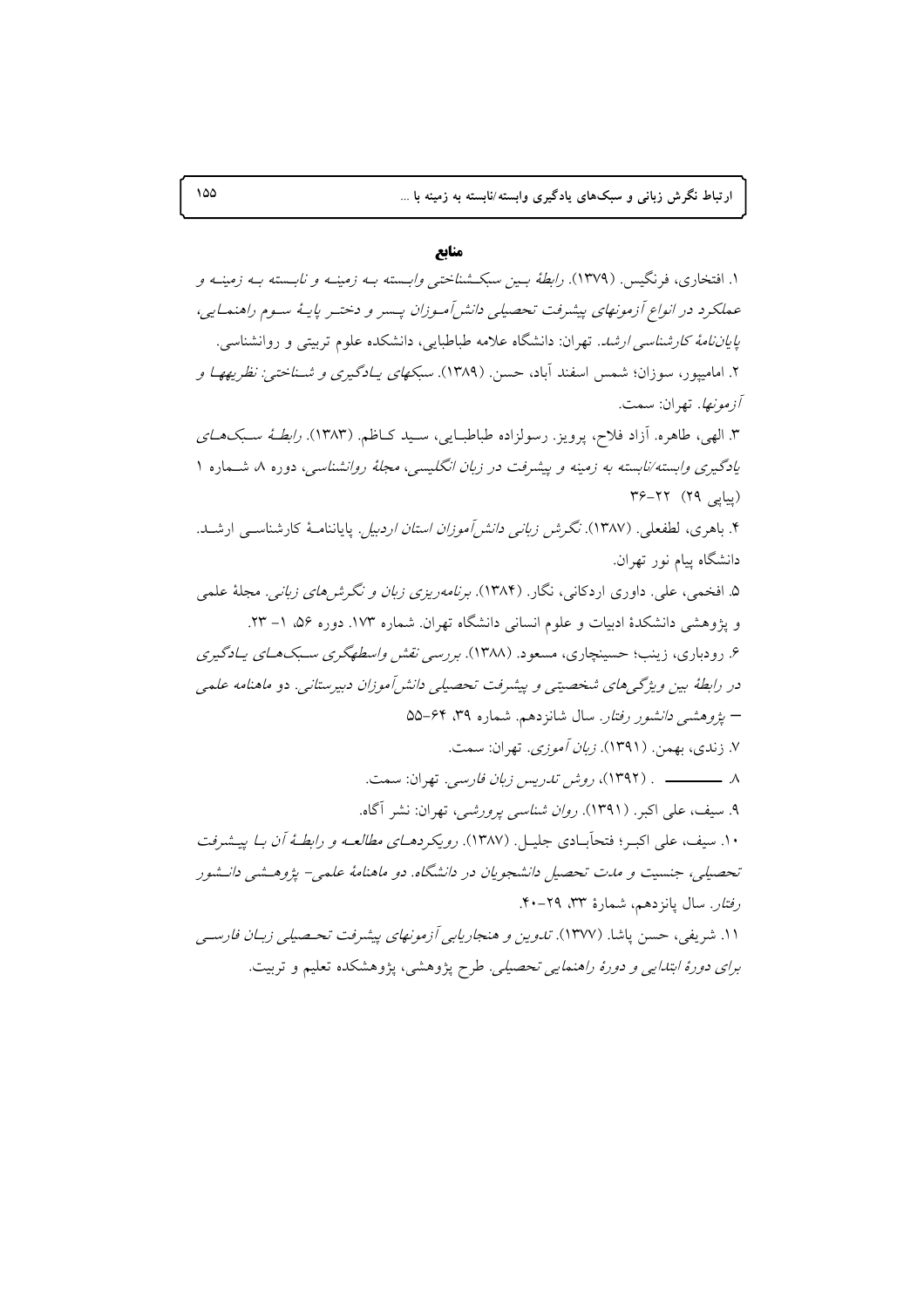۱۲. عبدالهپور، محمد آزاد. (۱۳۸۲)، *بررسی رابطهٔ بین سبکهای یادگیری (وابسته به زمینه، مـستقل* از زمینه) و راهبردهای یادگیری شناختی و فراشناختی و پیشرفت تحصیلی در دانش آموزان پسر *پایهٔ اول دبیرستانهای دولتی منطقهٔ ۶ تهران*. پایاننامه کارشناسی ارشد، دانشگاه تربیت معلم تهران. دانشکده علوم تربیتی و روانشناسی. ۱۳. قرائی۵قدم، امان. (۱۳۸۳). برر*سی عوامل مؤثر بر یادگیری زبان فارسی و شیوههای علاقهمن*ــ*د سازی دانش[موزان در مناطق غیر فارسی زبان شهرستان بجنورد*، فصلنامهٔ تعلیم و تربیـت، شــماره ۲ (پیاپ*ی ۷*۸)، ۹۵– ۱۲۴. ۱۴. کدیور، پروین. (۱۳۹۰). *روانشناسی تربیتی*. تهران: انتشارات سمت. ۱۵. کردنوقابی، رسول. (۱۳۷۸). *رابطهٔ سـبکهای شـناختی وابـسته بـه زمینــه – نابـسته بــه زمینــه* دانشر آموزان و شیوههای تربیتی مورد استفاده والدین آنها، پایـاننامـهٔ کارشناسـی ارشــد. دانـشگاه علامه طباطبایی تهران. دانشکدهٔ علوم تربیتی و روانشناسی. ۱۶. گاردنر، رابرت لي؛ لامبرت، والاس اي. (۱۳۷۵). *نگرش و انگيــزش در يــادگيري زبــان دو*م. ترجمه زهره كسائيان. اصفهان: انتشارات دانشگاه اصفهان.

۱۷. مشایخی، فائزه. (۱۳۸۱). *مقایسهٔ سبکهای یادگیری (وابسته بـه زمینـه و نابـسته بـه زمینـه)* د*انش آموزان دختر بزرگسال سال سوم متوسطه شهر تهران*، پایاننامـه کارشناســی ارشــد دانــشگاه الزهرا، دانشکده روانشناسی و علوم تربیتی.

18.Anderson, E. L. (1986). The relationship of cognitive Style to academic achievement and social competence to fourtn and fifth degree students.(Dissertation, university of Washington). Dissertation Abstract, 47, 3360A.

19.Carter, E. F. (1988), The relationship of FD- F1 congnitive style With Spanish language, Achievement and proficiency: A Preliminary report Modern language Journal. 72, 21- 30.

20.Cengizhan, Sibel. (2008). Determining the effect of modular instruction design on the academic achievement and long- term retention of students with different learning styles. Journal of theory and practice ineducation.ISSN:1304-9496,Available:

http:/eku.comu.edu.tr/index.411 scengizhan. pdf.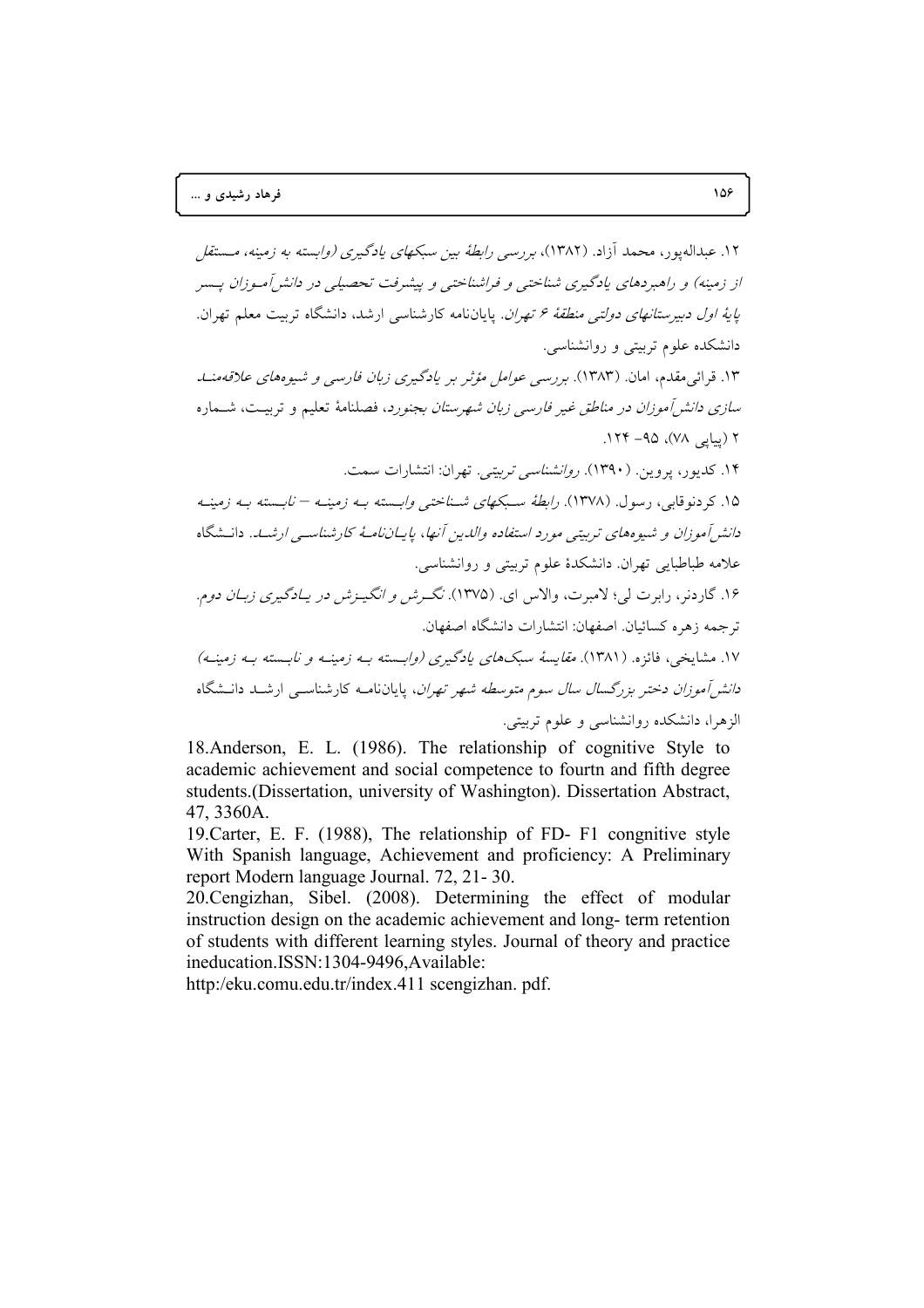21. Dawson, Brew. Emma & Ankomah - Sey, Vera (2010). The Relative Effect of Field Dependent and Field Independent Learning Styles on the Academic Performance of Undergraduate Students of the University of Cape Coqst, Ghana. Centre for Continuing Education, University of Cape Coast, Ghana. September 1, 2010. Publication: Ife Psychologia. ERIC.

22. Dehbozorgi, Elham (2012). Effects of Attitude towards Language Learning and Risk-taking on EFL Student's Proficiency. International Journal of English Linguistics. www.ccsenet.org/ijel. Vol. 2, No. 2; April 2012. URL:http://dx.doi.org/10.5539/ijel.v2n2p41.

23. Fujii, D. E(1996). Kolbs learning styles and potential cognitive remediations of brain-injured individual an exploratory factor analysis. Professional psychology. Research and practice, 27C3. 266-27.

24. Ghahraman, v. (1996). Language attitudes and Achievement in EFL. Department of Foreigen languages university for teacher education. Master of arts degree in teaching english as a foreign language.

25. Garton, BL. spain, J. N., Lamberson, W. R., and Spiers, D. E. (1999). Learning styles, teaching performance, and student achievement: Are lational study. Journal of Agricultural Education, 40, (3) 11-20.

26. Kagan, S. & Zahan, G.L. (1975). FD and the school gap between Anglo American and Mexical American children. Journal of Educational psychology, 67.643-650.

27. Khalili Sabet, Masoud. Mohammadi, Shahrbanoo (2013). The Relationship between Field Independence/ Dependence Styles and Reading Comprehension Abilities of EFL Readers. ACADEMY PUBLISHER Manufactured in Finland. Theory and Practice in Language Studies, Vol. 3, No. 11, pp. 2141-2150, November 2013.

28. Maghsudi, Moitaba (2007). The Interaction Between Field Dependent / Independent Learning Styles and Learners' Linguality in Third Language Acquisition. University of Mysore. Published: December 2007.

29. Ogundokun, M. O. (2011). Learning Style, School Environment and Test Anxiety as Correlates of learning Outcomes Among Secondary School Students. September, 2011, Department of Guidance and Counselling University of Ibadan, Ibadan, Nigeria, www.faqs.org

 $\sqrt{2V}$